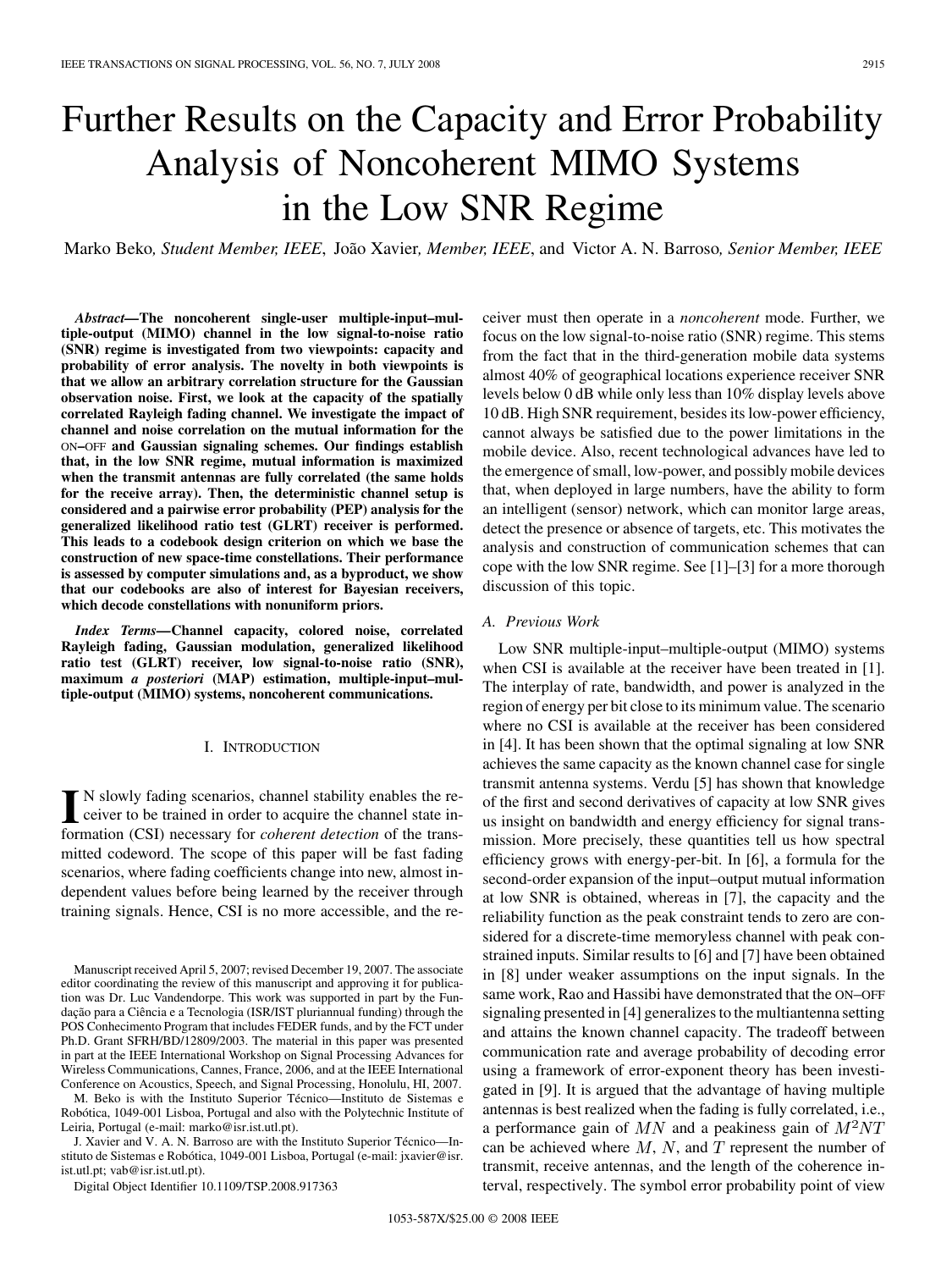for the analysis of low SNR noncoherent independent and identically distributed (i.i.d.) Rayleigh channel is more recent, although Hochwald *et al.* [10] had reported that in the low SNR and Rayleigh fading channel it seems one should employ only one transmit antenna. Borran *et al.* [2], under the assumption of equally probable codewords, presented a technique that uses Kullback–Liebler (KL) divergence between the probability density functions (pdfs) induced at the receiver by distinct transmitted codewords as a design criterion for codebook design. In low SNR condition, their constellation points occupy multiple level (signal points lie in concentric spheres) with a point usually in the origin. The codes thereby constructed were shown to perform better than some existing noncoherent codebook constructions in low SNR, namely, [10]. Srinivasan *et al.* [11] considered the case of a single transmit antenna in the low SNR regime. Using the information theoretic results over the low SNR noncoherent i.i.d. Rayleigh fading channel under an average power constraint (cf. [8] and [9]), they allow for codewords with unequal priors in a code and optimize over prior probabilities to achieve better performance. This results in constellations that assume a point in the origin with probability 1/2, with the probabilities of the points lying in the sphere being equal. In [12], the correlated Rayleigh fading model was studied and it was shown that at any SNR, any single antenna performs better when used with suitable precoding in a MIMO correlated Rayleigh fading than in a single-input–multiple-output (SIMO) channel. Consequently, code designs that exploit the correlations in the transmit antennas in the MIMO case to provide gains over the corresponding SIMO case in the low SNR regime were presented.

#### *B. Contributions and Paper Organization*

We study the noncoherent MIMO channel in the low SNR regime from the capacity and pairwise error probability (PEP) viewpoints. The novel aspect is that we allow the Gaussian observation noise to have an arbitrary correlation structure, though known to the transmitter and the receiver. In Section II, the spatially correlated noncoherent MIMO block Rayleigh fading channel is analyzed. This extends the approach in [8] as we take into account both channel and noise correlation. The impact of channel and noise correlation on the mutual information is obtained for the ON–OFF and Gaussian signaling. The main conclusion is that mutual information is maximized when both the transmit and receive antennas are fully correlated. We also argue that the ON–OFF signaling is optimal for this multiantenna setting. In Section III, contrary to most approaches for the low SNR regime, the channel matrix is assumed deterministic, i.e., no stochastic model is attached to it. A low SNR analysis of the PEP for the generalized likelihood ratio test (GLRT) receiver is introduced, and a codebook design criterion that takes into account the information about noise correlation is obtained. For the special case of single transmit antenna and spatio–temporal white Gaussian noise, it is shown that the problem of finding good codes corresponds to the very wellknown packing problem in the complex projective space [22], [25]. New space–time constellations for some particular wireless scenarios are constructed. Computer simulations show that these new codebooks are also of interest for Bayesian receivers

that decode constellations with nonuniform priors. Section IV contains the main conclusions of our paper.

Throughout this paper, the operator  $T (H)$  denotes transpose (complex conjugate transpose). The multivariate circularly symmetric, complex Gaussian distribution with mean vector  $\mu$  and covariance matrix  $\Sigma$  is denoted by  $\mathcal{CN}(\boldsymbol{\mu}, \Sigma)$ . The operator  $\mathsf{E}_p[\cdot]$ denotes the expectation with respect to the probability distribution p. When no ambiguity can occur, we simply write  $E[\cdot]$ . For any matrix **A**, we write its trace as  $tr(A)$ . The symbol  $||A|| =$  $\sqrt{\text{tr}(\boldsymbol{A}^H\boldsymbol{A})}$  denotes the Frobenius norm. The N-dimensional identity matrix is denoted by  $I_N$  and the  $M \times N$  matrix of all zeros by  $\mathbf{0}_{M \times N}$  (if no ambiguity can occur, we write 0). The minimum (maximum) eigenvalue of the symmetric matrix  $\boldsymbol{A}$  is denoted by  $\lambda_{\min}(A)$  ( $\lambda_{\max}(A)$ ). The determinant of matrix A is denoted by  $\det(A)$ . The curled inequality symbol  $\succeq$  represents matrix inequality between Hermitian matrices.

## II. RANDOM FADING CHANNEL: THE LOW SNR MUTUAL INFORMATION ANALYSIS

*1) Data Model and Assumptions:* We focus on a communication system comprising  $M$  transmit and  $N$  receive antennas over a narrowband flat Rayleigh fading channel. We assume a block fading channel model that is widely used in the MIMO literature [8], [9], [15], [24], with coherence interval  $T$ . In complex baseband notation, we have the system model

$$
X = SH + E \tag{1}
$$

where S is the  $T \times M$  matrix of transmitted symbols, X is the  $T \times N$  matrix of received symbols, H is the  $M \times N$  channel matrix, and  $\mathbf{E}$  is the  $T \times N$  matrix of zero-mean additive observation noise. We work under the following assumptions.

- A1) Channel matrix: The popular *separable (Kronecker) spatial correlation* model [1], [14], [15] is used, i.e.,
	- , where  $H_w$  is an  $M \times N$  matrix composed of statistically independent  $\mathcal{CN}(0,1)$  entries, and the coefficient  $\rho$  is the model parameter proportional to the SNR. We assume that the matrix  $\boldsymbol{H}_w$  remains fixed for the coherence time T after which it changes to a new independent value. The correlation coefficients between the  $M(N)$  transmit (receive) antennas are assembled into an  $M \times M$  $(N \times N)$  positive-semidefinite Hermitian correlation matrix  $\boldsymbol{K}_t \boldsymbol{K}_r^T$ ; the operator  $\boldsymbol{K}_t$  is used for the sake of convenience). The matrix  $H_w$  is not known at the receiver or at the transmitter, but its distribution is, in addition to  $K_t$  and  $K_r$ . This model is appropriate for the scenarios where only the objects surrounding the transmitter and the receiver cause the correlation of the local antenna elements, while they have no impact on the correlation at the other end of the link. The model has been found to be satisfactory in certain scenarios [16], [17]. We would also like to point out that there exist other spatial correlation models that take into account coupling between transmit and receive sides; see [18] and references therein. Although these models may characterize realistic channels more accurately for some scenarios (in these cases, the Kronecker model leads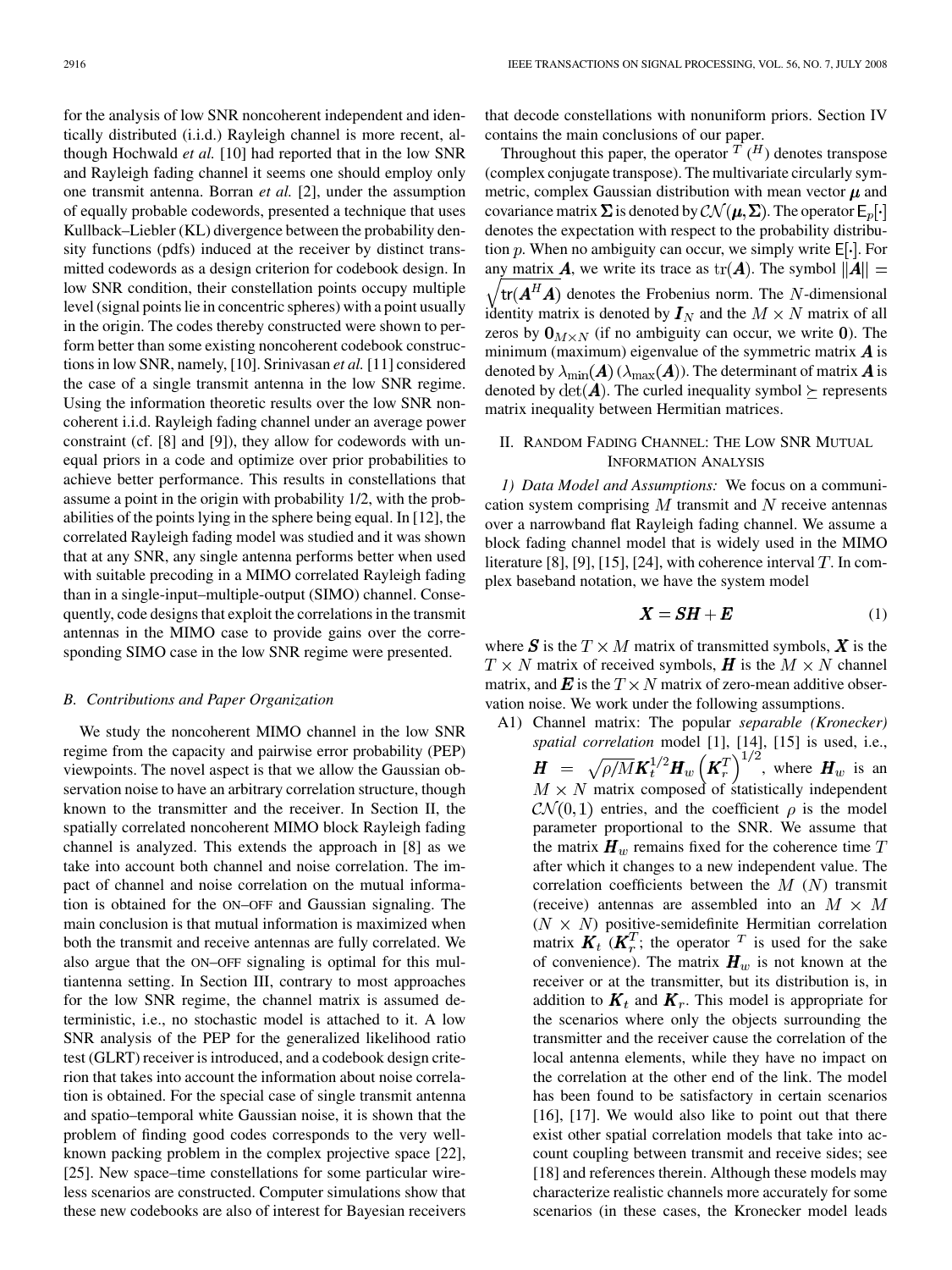to capacity underestimations), we adopt the Kronecker model since the general case is less tractable for the analytical approach in this work. For a fair comparison of different correlation cases, we assume that  $tr(\boldsymbol{K}_t) = M$ and  $tr(K_r) = N$ .

- A2) Transmit power constraint: We impose the power constraint  $E[\text{tr}(\mathbf{S}^H\mathbf{S})] \leq TM$ .
- A3) Noise distribution: The noise covariance matrix  $\Upsilon = \mathsf{E}[{\rm vec}(\boldsymbol{E}){\rm vec}(\boldsymbol{E})^H]$  is known at the transmitter and at the receiver ( $\text{vec}(\mathbf{E})$  stacks all columns of the matrix  $E$  on the top of each other, from left to right). Also, without loss of generality (w.l.o.g.), we assume  $tr(\mathbf{\Upsilon}) = NT$ . Note that in A3), we let the data model depart from the customary assumption of spatio–temporal white Gaussian observation noise that is clearly an approximation (for which it is known that leads to severe capacity underestimations). In realistic scenarios, the  $\bm{E}$ term often exhibits a very rich correlation structure, e.g, see [1], [19, pp. 10, 159, 171], and [20, pp. 100]. The generalization to arbitrary noise covariance matrices  $\Upsilon$  encompasses many scenarios of interest as special cases: spatially colored or not jointly with temporally colored or not observation noise, multiuser environment, etc. A methodology for designing space–time codebooks for noncoherent communications in multiple-antenna wireless systems and an arbitrarily given noise covariance matrix  $\Upsilon$  in the high SNR regime has recently been proposed; see [22] for more details.

#### *A. Mutual Information:* ON*–*OFF *Signaling*

In [8], it has been demonstrated that the ON–OFF signaling presented in [4], where the single transmit antenna systems were considered, generalizes to the multiantenna setting and attains the known channel capacity. Here, we show that this is also the case for the correlated Rayleigh fading channel model with arbitrary noise covariance matrix. Furthermore, we maximize the mutual information with respect to (w.r.t.) the input signal  $S_{on}$ ,  $\mathbf{K}_t$ , and  $\mathbf{K}_r$ . Hence, we view both  $\mathbf{K}_t$  and  $\mathbf{K}_r$  as system parameters that we can introduce and track. This paper completes our previous work in [23]. The ON–OFF signaling is defined as follows: for any  $\epsilon > 1$  and assuming  $\rho < 1$ 

$$
\mathbf{S} = \begin{cases} \mathbf{S}_{\text{on}} \, \rho^{-\epsilon/2}, & \text{with probability (w.p.) } \rho^{\epsilon} \\ \mathbf{0}_{T \times M}, & \text{w.p. } 1 - \rho^{\epsilon}. \end{cases}
$$

With an analysis similar to [8], presented in Appendix I, it can be shown that at sufficiently low SNR the mutual information between X and S up to first order in  $\rho$  is given by

$$
I(\boldsymbol{X};\boldsymbol{S}) = \frac{\rho}{M} \operatorname{tr} \left( \boldsymbol{\Upsilon}^{-1} \left( \boldsymbol{K}_r \otimes \boldsymbol{S}_{\text{on}} \boldsymbol{K}_t \boldsymbol{S}_{\text{on}}^H \right) \right) + o(\rho) \quad (2)
$$

where  $\otimes$  denotes the Kronecker product. Note that for the special case of spatio–temporal white observation noise and uncorrelated Rayleigh fading channel case, i.e.,  $\Upsilon = I_{TN}$ ,  $K_t = I_M$ , and  $K_r = I_N$ , our result in (2) recovers the finding in [8]. In that case, the maximal mutual information (per channel use) is equal to

$$
\frac{1}{T}I(\boldsymbol{X};\boldsymbol{S}) = \rho N + o(\rho)
$$

Now, we address the maximization of the mutual information w.r.t.  $S_{\text{on}}$ ,  $K_t$ , and  $K_r$ , i.e.,

$$
\max_{\substack{\text{tr}(\mathbf{S}_{\text{on}}\mathbf{S}_{\text{on}}^H)\leq TM,\mathbf{K}_t\in\mathcal{P}_M,\mathbf{K}_r\in\mathcal{P}_N}}\text{tr}\left(\boldsymbol{\Upsilon}^{-1}\left(\mathbf{K}_r\otimes\mathbf{S}_{\text{on}}\mathbf{K}_t\mathbf{S}_{\text{on}}^H\right)\right) \tag{3}
$$

where

$$
\mathcal{P}_n = \{ \mathbf{X} : n \times n \text{ matrix such that } \mathbf{X} \succeq \mathbf{0} \text{ and } \text{tr}(\mathbf{X}) = n \}. \tag{4}
$$

In Appendix II, we show that the maximum in  $(3)$  is attained by

$$
\widehat{\mathbf{S}}_{\text{on}} = \sqrt{TM} \begin{bmatrix} \hat{\mathbf{s}} & \mathbf{0}_{T \times (M-1)} \end{bmatrix}
$$

$$
\widehat{\mathbf{K}}_{r} = N \hat{\mathbf{u}} \hat{\mathbf{u}}^{H} \quad \left[ \widehat{\mathbf{K}}_{t} \right]_{i,i} = M \delta_{i1}
$$
(5)

where

$$
(\hat{\boldsymbol{u}}, \hat{\boldsymbol{s}}) = \underset{\boldsymbol{u} \in \mathbb{C}^N, ||\boldsymbol{u}|| = 1, \boldsymbol{s} \in \mathbb{C}^T, ||\boldsymbol{s}|| = 1}{\arg \max} (\boldsymbol{u} \otimes \boldsymbol{s})^H \boldsymbol{\Upsilon}^{-1} (\boldsymbol{u} \otimes \boldsymbol{s}) \quad (6)
$$

with  $\delta_{ij} = 1$  for  $i = j$  and zero, otherwise. The notation  $\left[\mathbf{M}\right]_{i,i}$ represents the entry of the matrix  $\boldsymbol{M}$  on the position  $(i, i)$ . Note that  $\hat{K}_t$  is a diagonal matrix. The optimization problem in (6) always admits a solution (maximization of a continuous function over a compact set), but, in general, a closed-form solution is not available. The exception is the case when the noise covariance matrix  $\Upsilon$  has a Kronecker structure, say  $\Upsilon = \Upsilon_1 \otimes \Upsilon_2$ , for some  $N \times N$  matrix  $\Upsilon_1$  and  $T \times T$  matrix  $\Upsilon_2$ . In that situation, the optimal  $\hat{u}$  (resp.,  $\hat{s}$ ) can be taken as any unit-norm eigenvector associated with the minimal eigenvalue of  $\Upsilon_1$  (resp.,  $\Upsilon_2$ ). For example, in the case of spatially white-temporal colored observation noise, i.e.,  $\Upsilon = I_N \otimes \Sigma$  for some  $T \times T$  positive-definite matrix  $\Sigma$ , the vector  $\hat{\boldsymbol{s}}$  is the unit-norm eigenvector associated with the minimal eigenvalue of  $\Sigma$  (in other words, we transmit the codeword in the direction that is least affected by the noise). For the choice in (5),, the maximal mutual information (per channel use) is equal to

$$
\frac{1}{T}I(\boldsymbol{X};\boldsymbol{S}) = \rho N M \hat{\lambda} + o(\rho) \tag{7}
$$

where  $\hat{\lambda} = (\hat{\boldsymbol{u}} \otimes \hat{\boldsymbol{s}})^H \boldsymbol{\Upsilon}^{-1} (\hat{\boldsymbol{u}} \otimes \hat{\boldsymbol{s}}).$ 

*1) Remarks:* From (5), it is clear that both the transmit and receive antennas should be made as correlated as possible, as both the optimal  $K_t$  and  $K_r$  have rank one. Note that in (7) the mutual information is proportional to the number of transmit antennas  $M$ . The similar conclusion has been drawn in [9] and [15] where it has been demonstrated that channel correlation can have beneficial impact on the capacity. This is in sharp contrast with the case of uncorrelated Rayleigh fading channel model for which it has been shown that the maximal mutual information is independent of the number of transmit antennas [8]. Also, since  $tr(\mathbf{\hat{T}}^{-1}) = \sum_{i=1}^{N} 1/\lambda_i \ge \sum_{i=1}^{N} (2 - \lambda_i) = NT$ , where 's are the eigenvalues of  $\Upsilon$ , we can w.l.o.g. assume that, e.g., (otherwise,  $tr(\mathbf{\hat{T}}^{-1}) < NT$ ). Then, by choosing and  $\mathbf{s}_1 = \begin{bmatrix} 1 & \mathbf{0}_{1 \times (T-1)} \end{bmatrix}^T$ , we have . This result confirms the general principle that correlated noise is beneficial from the capacity point of view. See, e.g., [20, p. 100] for more details. In practice, by changing the antenna separation, one can control the eigenvalues of  $\mathbf{K}_t$  and  $\mathbf{K}_r$ , but not their eigenvectors.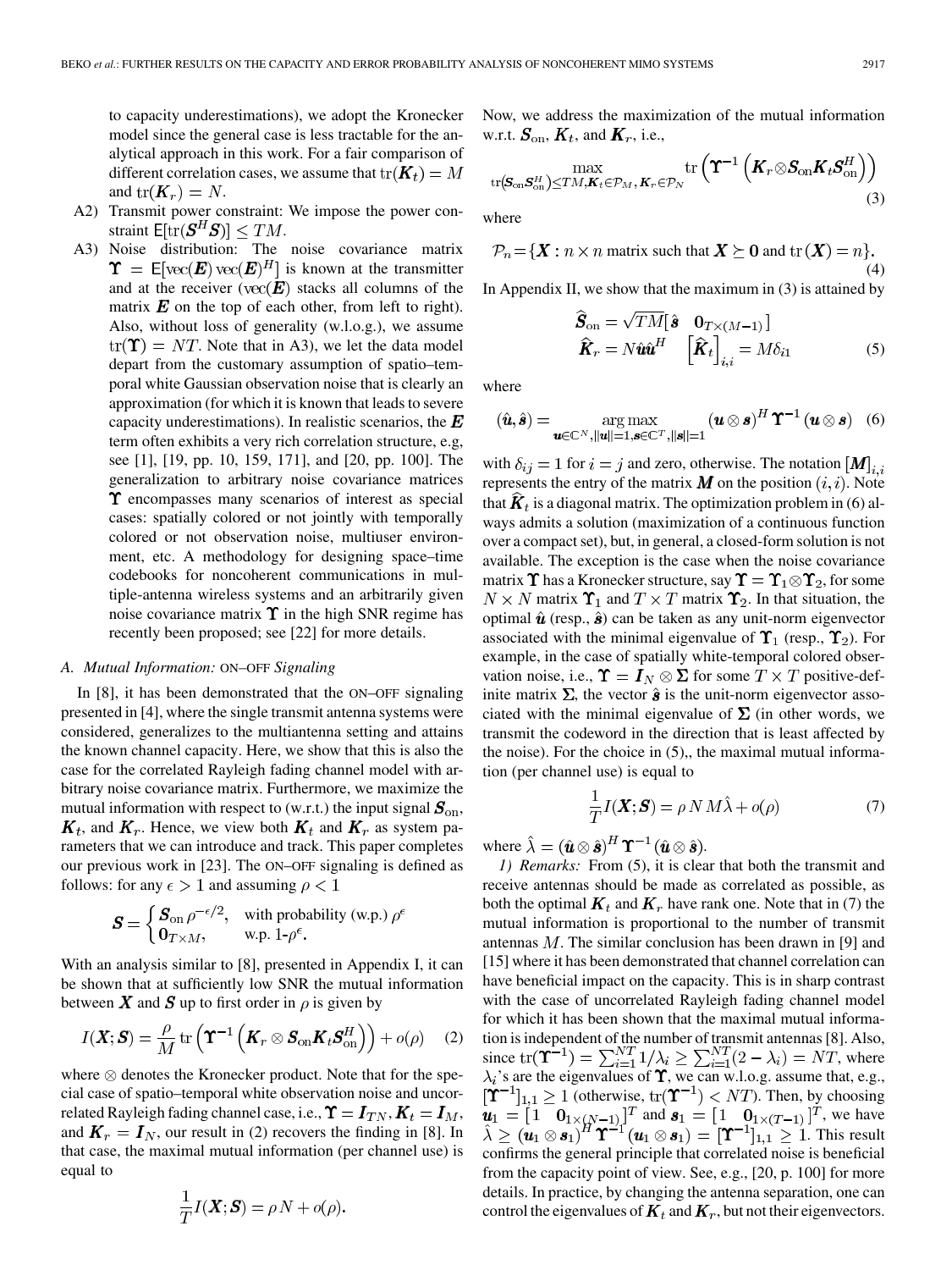See [15], [9], [26], [27], and [20, Sec. 6.3.3]. As a consequence, the result presented herein has to be intended as the upper bound on the channel capacity. Nevertheless, the previous conclusion holds for the case when we cannot manipulate the eigenvectors of  $K_r$  (which are still available to the transmitter through a feedback link): in this case, from (39), we obtain

$$
\frac{1}{T}I(\boldsymbol{X};\boldsymbol{S}) = \rho N M \lambda_{\text{max}} \left( \boldsymbol{F}_{i^*} \hat{\boldsymbol{\Upsilon}}^{-1} \boldsymbol{F}_{i^*}^H \right) + o(\rho)
$$

where  $\hat{\Upsilon}$ ,  $\mathbf{F}_i$ , and  $i^*$  are defined in (32), (32), and (36), respectively. Clearly,  $\lambda_{\max}(\boldsymbol{F}_{i^*}\widehat{\boldsymbol{\Upsilon}}^{-1}\boldsymbol{F}_{i^*}^H) \geq 1$  (otherwise,  $\text{tr}(\boldsymbol{\Upsilon}^{-1})$  <  $NT$ ). Thus, correlated noise is beneficial from the capacity point of view in this case as well. A short exercise would show that the first-order term in (7) corresponds to that of the capacity when the channel is known to the receiver and the noise covariance matrix  $\Upsilon$  is arbitrary (when  $\Upsilon = I_{NT}$ , then  $\hat{\lambda} = 1$ ; from (7), we retrieve the result on [20, p. 94], where the coherent correlated Rayleigh fading channel has been treated). With coherent reception, we know that the mutual information is maximized if the input  $\text{vec}(\mathbf{S})$  is circularly symmetric, complex Gaussian distribution, i.e.,  $\text{vec}(\textbf{S}) \sim \mathcal{CN}(\textbf{0},\textbf{P}_{\text{coh}})$  for some covariance matrix  $\textbf{P}_{\text{coh}}$  with  $\text{tr}(\textbf{P}_{\text{coh}}) \leq TM$  such that the power constraint in the assumption  $A2$  is satisfied (note that we may assume w.l.o.g. that  $vec(\mathbf{S})$  is zero mean). In that case, it can be readily shown (by maximizing the first-order expansion of the very well-known expectation-log-det expression for the capacity w.r.t.  $\textbf{\textit{P}}_{\text{coh}}, \textbf{\textit{K}}_t$ , and  $\textbf{\textit{K}}_r$ ) that the optimal covariance matrix  $\hat{\boldsymbol{P}}_{\text{coh}}$  is given by

$$
\widehat{\boldsymbol{P}}_{\text{coh}} = \text{vec}(\widehat{\boldsymbol{S}}_{\text{on}}) \text{vec}^H(\widehat{\boldsymbol{S}}_{\text{on}})
$$
(8)

with  $\hat{\mathbf{S}}_{on}$ ,  $\hat{\mathbf{K}}_t$ , and  $\hat{\mathbf{K}}_r$  defined as in (5).

#### *B. Mutual Information: Gaussian Modulation*

From a practical point of view, it is unreasonable to allow input signals with large peakiness as the previous ON–OFF signaling. Thus, we compute the low SNR mutual information for the more realistic case of Gaussian modulation. Let  $s = \text{vec}(\mathbf{S})$ be a zero-mean random variable with covariance matrix  $P$  that follows a circularly symmetric, complex Gaussian distribution, i.e.,  $s \sim \mathcal{CN}(\mathbf{0}, P)$ . Clearly, in order to meet the power constraint in the assumption A2),  $tr(\mathbf{P}) \leq TM$ . Then, at sufficiently low SNR, the mutual information between  $X$  and  $S$  up to second order in  $\rho$  is given by

$$
I(\boldsymbol{X};\boldsymbol{S}) = \frac{\rho^2}{2M^2} \operatorname{tr} \left( \mathbb{E}[\boldsymbol{Z}^2] - (\mathbb{E}[\boldsymbol{Z}])^2 \right) + o(\rho^2) \qquad (9)
$$

$$
= \frac{\rho^2}{2M^2} \sum_{i=1}^M \sum_{j=1}^M \sum_{z=1}^N \lambda_k \lambda_z
$$

$$
\times \operatorname{tr}(\widehat{\mathbf{T}}_{kz} \widetilde{\boldsymbol{P}}_{ij}) \operatorname{tr}(\widehat{\mathbf{T}}_{zk} \widetilde{\boldsymbol{P}}_{ji}) + o(\rho^2) \qquad (10)
$$

where  $\boldsymbol{Z} = \boldsymbol{\Upsilon}^{-1/2} \left( \boldsymbol{K}_r \otimes \boldsymbol{SK}_t \boldsymbol{S}^H \right) \boldsymbol{\Upsilon}^{-1/2}, \ \widetilde{\boldsymbol{P}}_{ij} = \boldsymbol{E}_i \widetilde{\boldsymbol{P}} \boldsymbol{E}_j^H,$ ,  $\boldsymbol{\Upsilon}_{kz} = \boldsymbol{F}_k \boldsymbol{\Upsilon}^{-\top} \boldsymbol{F}_z^H,$ and  $\lambda_k$ 's, for  $k = 1, \ldots, N$ , are the eigenvalues of  $\boldsymbol{K}_r$ . The matrices  $\hat{\Upsilon}$  and  $\mathbf{F}_k$ , for  $k = 1, \dots, N$ , are defined in (32), whereas the  $T \times TM$  matrix  $\mathbf{E}_i$ , for  $i = 1, ..., M$ , is given by

$$
\boldsymbol{E}_i = \boldsymbol{e}_i^T \otimes \boldsymbol{I}_T \tag{11}
$$

where  $e_i$  represents the *i*th column of the identity matrix  $I_M$ . The proof is given in Appendix III. We now address the optimization problem

$$
\mathbf{P} \succeq \mathbf{0}, \text{tr}(\mathbf{P}) \leq TM, \mathbf{K}_t \in \mathcal{P}_M, \mathbf{K}_r \in \mathcal{P}_N
$$
\n
$$
\times \sum_{i=1}^M \sum_{j=1}^M \sum_{k=1}^N \sum_{z=1}^N \lambda_k \lambda_z \text{tr}(\hat{\mathbf{T}}_{kz} \tilde{\mathbf{P}}_{ij}) \text{tr}(\hat{\mathbf{T}}_{zk} \tilde{\mathbf{P}}_{ji}). \quad (12)
$$

It can be shown that the maximum of (12) is attained by the following signaling scheme. The optimal correlation matrices  $\hat{K}_r$  and  $\hat{K}_t$  are defined as in (5), and the optimal covariance matrix  $\hat{P}$  is given by

$$
\widehat{\boldsymbol{P}} = T M \boldsymbol{K} \boldsymbol{P} \otimes \hat{\boldsymbol{s}} \hat{\boldsymbol{s}}^H \tag{13}
$$

where the vectors  $\hat{u}$  and  $\hat{s}$  are, as before, solutions of the optimization problem (6). The  $M \times M$  constant matrix  $\mathbf{K}_{\mathbf{P}}$  has all the entries equal to zero except the entry  $(1, 1)$ , which is one. The proof is given in Appendix IV. In this case, the mutual information (per channel use) is given by

$$
\frac{1}{T}I(\mathbf{X}; \mathbf{S}) = \frac{\rho^2}{2} N^2 T M^2 \hat{\lambda}^2 + o(\rho^2)
$$
 (14)

where  $\hat{\lambda} = (\hat{\boldsymbol{u}} \otimes \hat{\boldsymbol{s}})^H \boldsymbol{\Upsilon}^{-1} (\hat{\boldsymbol{u}} \otimes \hat{\boldsymbol{s}}).$ 

*1) Remarks:* In [8], it has been proved that for the uncorrelated Rayleigh fading channel only one transmit antenna should be employed. Here, we see from (14) that having more transmit  $(M)$  and receive  $(N)$  antennas can actually enhance the channel performance in terms of capacity significantly in the correlated setup. We see that the mutual information is proportional to  $M^2N^2$ , whereas in [8], the increase is only linear in the number of the receive antennas. Hence, by making the antennas as correlated as possible the total gain is  $M^2N$ . Remark that although the mathematics for calculating  $\hat{P}$ ,  $\hat{K}_t$ , and  $\hat{K}_r$  is quite involved, our findings are not surprising, since we see that the optimal values correspond to those of the coherent correlated Rayleigh fading channel case [it is easy to check that  $\hat{\boldsymbol{P}} = \hat{\boldsymbol{P}}_{\text{coh}}$ defined in (8)]. The conclusions herein presented are in concordance with [9] and [15] and with the results of Section II-A where it has been shown that channel correlation and correlated noise can actually improve the channel performance.

# III. DETERMINISTIC FADING CHANNEL: THE LOW SNR PEP ANALYSIS

*1) Data Model and Assumptions:* We retain the data model (1), but the presumptions under which we work are the following:

P1) Channel matrix: The channel matrix  $\boldsymbol{H}$  is not known at the receiver or at the transmitter, and no stochastic model is assumed for it.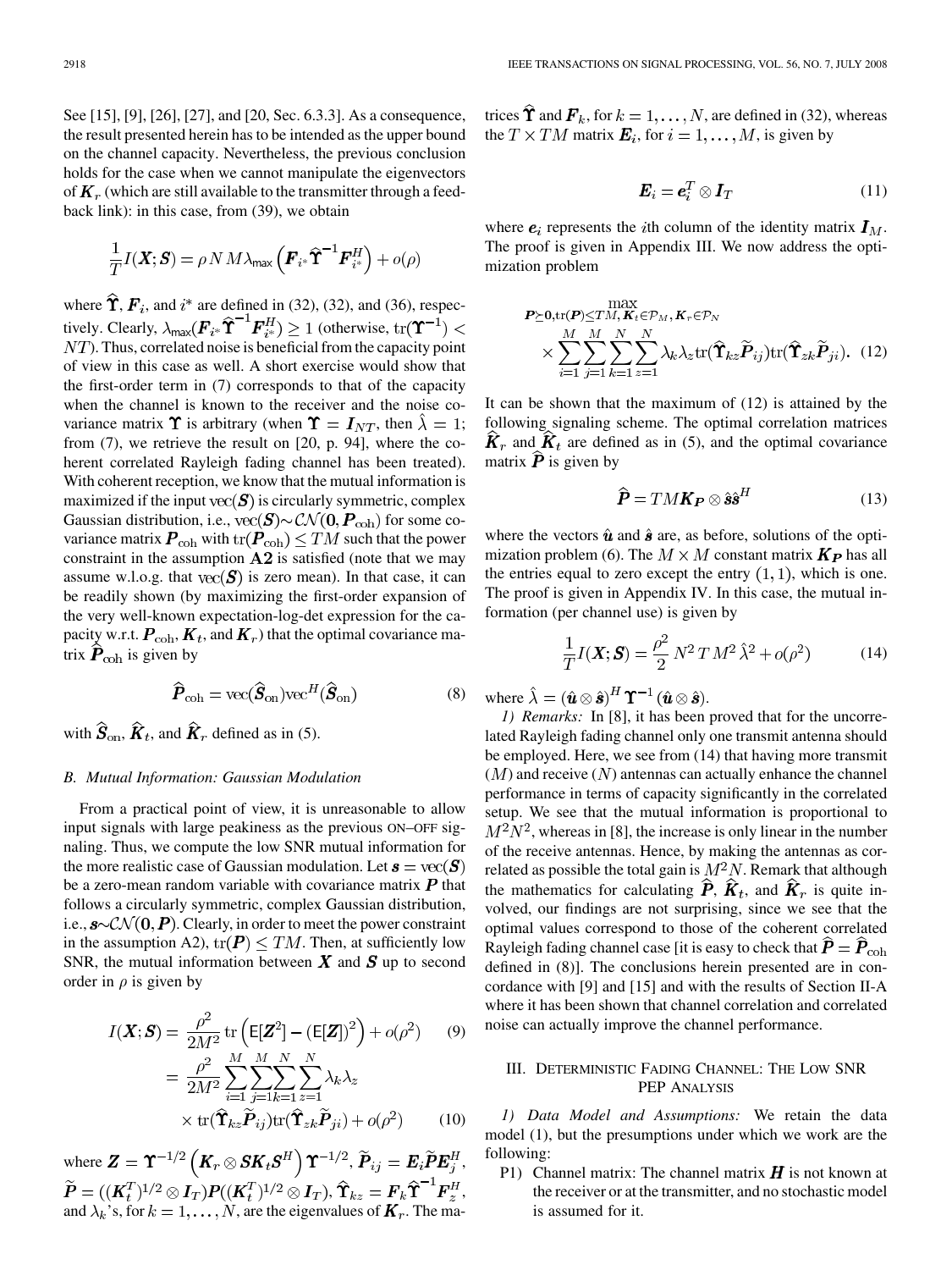- P2) Transmit power constraint: The codeword  $S$  is chosen from a finite codebook  $S = \{S_1, S_2, \ldots, S_K\}$  known to the receiver, where  $K$  is the size of the codebook. We impose the power constraint  $\text{tr}(\boldsymbol{S}_k^H \boldsymbol{S}_k) = 1$  for each codeword. We further assume that each codeword is of full rank.
- P3) Noise distribution: As in the assumption A3), the noise covariance matrix  $\Upsilon = E[\text{vec}(\boldsymbol{E}) \text{vec}(\boldsymbol{E})^H]$  is known at the transmitter and at the receiver.

*2) Receiver:* Under the previous conditions, the conditional pdf of the received vector  $\mathbf{x} = \text{vec}(X)$ , given the transmitted matrix  $S$  and the unknown realization of the channel  $q = \text{vec}(\boldsymbol{H})$ , is given by

$$
p(\boldsymbol{x}|\boldsymbol{S},\boldsymbol{g})=k\exp\{-||\boldsymbol{x}-(\boldsymbol{I}_N\otimes \boldsymbol{S})\boldsymbol{g}||^2_{\mathbf{T}^{-1}}\}
$$

where  $k = 1/(\pi^{TN} \det(\mathbf{\Upsilon}))$  and the notation  $||\mathbf{z}||_A^2 = \mathbf{z}^H A \mathbf{z}$ is used. Since no stochastic model is attached to the channel propagation matrix, the receiver faces a multiple hypothesis testing problem with the channel  $H$  as a deterministic nuisance parameter. Hence, we will assume a GLRT receiver. The GLRT [32] is composed of a bank of  $K$  parallel processors where the  $k$ th processor assumes the presence of the  $k$ th codeword and computes the likelihood of the observation, after replacing the channel by its maximum-likelihood (ML) estimate. The GLRT detector chooses the codeword associated with the processor exhibiting the largest likelihood of the observation, i.e.,  $k = \arg \max \{p(\mathbf{x} | \mathbf{S}_k, \hat{\mathbf{g}}_k) : k = 1, 2, ..., K\}$ , where with represents the ML estimate of the channel. Due to the respective expression for  $\hat{g}_k$ , we note that since each codeword of the codebook has full rank (presumption  $P2$ ), the ML channel estimate is well defined.

*3) Low SNR Analysis:* Recently, in [13], in contrast to other approaches for the low SNR regime, the channel matrix was assumed deterministic and a low SNR analysis of the PEP was introduced, for the special case  $M = 1$  and spatio–temporal white Gaussian noise. Here, we generalize the approach in [13] for any number of transmit antennas and arbitrary noise covariance matrix. Let  $P_{\mathbf{S}_{i}\to\mathbf{S}_{i}}$  be the probability of the GLRT receiver deciding  $S_j$  when  $S_i$  is sent. It can be shown that for  $T \geq 2M$ 

$$
P_{\mathbf{S}_i \to \mathbf{S}_j} \approx P\left(Y > \boldsymbol{g}^H \, \boldsymbol{L}_{ij} \boldsymbol{g}\right) \tag{15}
$$

with  $L_{ij} = \mathcal{S}_i^H \Pi_i^{\perp} \mathcal{S}_i$ ,  $\Pi_i^{\perp} = I_{TN} - \mathcal{S}_j \left( \mathcal{S}_i^H \mathcal{S}_j \right)^{-1} \mathcal{S}_j^H$ , and  $Y = \sum_{m=1}^{M N} \sin \alpha_m (|a_m|^2 - |b_m|^2)$ , where  $a_m$  and are i.i.d. circular complex Gaussian random variables with zero mean and unit variance, i.e.,  $a_m$ ,  $b_m \stackrel{iid}{\sim} \mathcal{CN}(0,1)$  for  $m = 1, \ldots, MN$ . The angles  $\alpha_m$  are the *principal angles* between the subspaces spanned by  $S_i$  and  $S_j$ . The proof is given in Appendix V. For the case of spatio–temporal white observation noise, i.e.,  $\Upsilon = I_{NT}$  and  $M = 1$ , from (15), we have

$$
P_{\mathbf{s}_i \to \mathbf{s}_j} \approx P\left(\sum_{i=1}^N (|a_i|^2 - |b_i|^2) > ||\mathbf{g}||^2 \sin \alpha_1\right) \tag{16}
$$

where we assume  $\sin \alpha_1 \neq 0$  (remark that for  $\Upsilon = I_{NT}$  there are maximum  $M$  different principal angles where each of them is of multiplicity  $N$ ). In our work [22], we derive the expression for the PEP in the high SNR regime and  $T \ge 2M$ . For  $M = 1$ and  $\Upsilon = I_{NT}$ , it is given by

$$
P_{\mathbf{s}_i \to \mathbf{s}_j} = \mathcal{Q}\left(\frac{1}{\sqrt{2}} ||\mathbf{g}|| \sin \alpha_{ij}\right) \tag{17}
$$

where  $Q(x) = \int_{x}^{+\infty} 1/\sqrt{2\pi} e^{-t^2/2} dt$ . Equations (16) and (17) show that the probability of misdetecting  $s_i$  for  $s_j$  depends on the channel  $g = h$ , but more importantly, on the relative geometry of the codewords  $s_i$  and  $s_j$ . Since  $P_{s_i \to s_j} = P_{s_j \to s_i}$  (a feature of the scenario  $M = 1$  and  $\Upsilon = I_{NT}$ , the PEPs are symmetric, which gives rise to an intuitive distance measure. Hence, by analyzing the PEP in both extreme cases (low and high SNR), it is clear that one wishes to make the codewords  $s_i$ and  $s_i$  as separate as possible, i.e., the problem of finding good codes corresponds to the very well-known packing problem in the complex projective space [25], [22]. Unfortunately, from (15), it seems difficult to propose a codebook design criteria for  $M > 1$  and  $\Upsilon \neq I_{TN}$ . One of the reasons originates from the fact that PEPs are not symmetric for this general case. Hence, as usually, we resort to an upper bound on the PEP. From (15), an upper bound on the PEP is readily derived

$$
P_{\mathbf{S}_i \to \mathbf{S}_j} \le P\left(Z > \|\mathbf{g}\|^2 \lambda_{\min}\left(\mathbf{L}_{ij}\right)\right) \tag{18}
$$

where  $Z = \sum_{m=1}^{MN} |a_m|^2$ . The bound in (18) is admittedly loose, but allows us to come up with a workable codebook design criterion. The simulation results below will assess its effectiveness. By invoking the second part of the theorem on [33, p. 200], the case when  $M \leq T < 2M$ , and then by repeating the analysis of the case  $T \geq 2M$  presented in Appendix V, it is straightforward to see that the matrix  $L_{ij}$  is rank deficient. This can seriously affect the error performance of the system since, by interpreting (15), one wants to maximize  $g<sup>H</sup> L<sub>i,j</sub>g$ . Thus, as in the high SNR regime and GLRT receiver [22], when designing constellation for arbitrary  $\Upsilon$  and the low SNR regime, we take  $T \ge 2M$ . Also, remark that for  $M \le T < 2M$ , the bound in (18) is not applicable since  $\lambda_{\min}(\mathbf{L}_{ij}) = 0$ .

*4) Codebook Construction Methodology:* The codebook design criterion in (18) is equivalent to the one for the high SNR regime that has been treated in [21]. Denoting a codebook by  $S = \{S_1, S_2, \dots, S_K\}$ , we are led to the following optimization problem:

$$
\mathcal{X}^* = \underset{\mathcal{S} \in \mathcal{M}}{\text{arg}\max} \ f(\mathcal{S}) \tag{19}
$$

where  $f : \mathcal{M} \to \mathbb{R}, \mathcal{S} = {\{\mathbf{S}_1, \dots, \mathbf{S}_K\}} \mapsto f(\mathcal{S})$ , and  $f(\mathcal{S}) =$  $\min\{f_{ij}(\mathcal{S}) : 1 \leq i \neq j \leq K\}$  with  $f_{ij}(\mathcal{S}) = \lambda_{\min}(\mathbf{L}_{ij}).$ A codebook S is a point in the space  $\mathcal{M} = \{(\mathbf{S}_1, \dots, \mathbf{S}_K) :$  $\text{tr}(\boldsymbol{S}_k^H \boldsymbol{S}_k) = 1$ . Note that the space M can be viewed as multidimensional torus, i.e., the Cartesian product of  $K$  unit spheres:  $(K \times)$  and each codeword belongs to  $\mathbb{C}^{T\times M}$  . The symbol  $\mathbb{S}^{n-1}$  denotes the unit sphere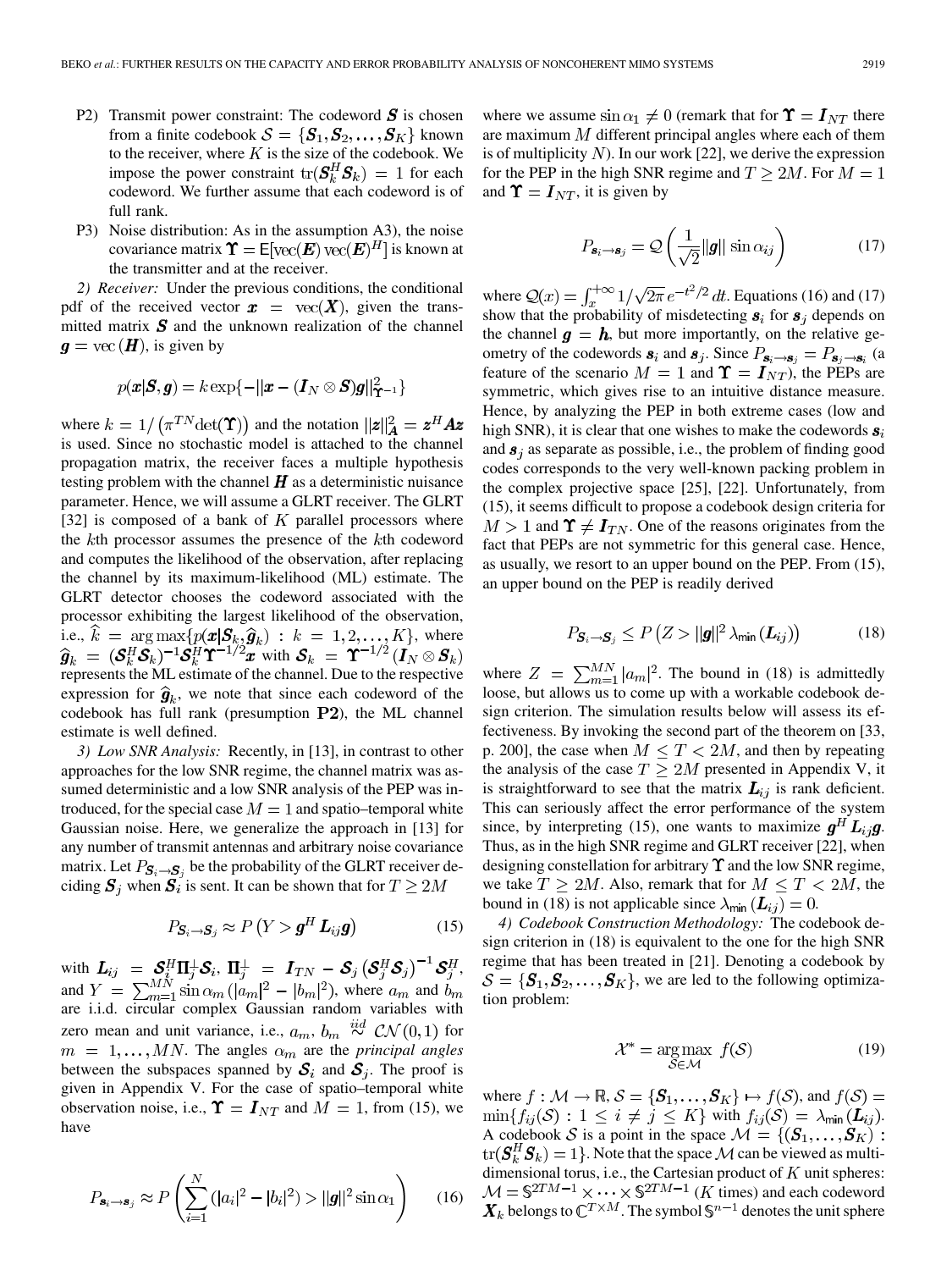

Fig. 1. Category 1: spatio–temporal white observation noise.

in  $\mathbb{R}^n$ . From (19), we see that the design of the codebook consists in a high-dimensional, nonlinear, and nonsmooth optimization problem. To solve (19), we employ the algorithm presented in [21] and [22]. The method contains two main steps.

- Step 1) It starts by solving a convex semidefinite programming (SDP) relaxation to obtain a rough estimate of the optimal codebook.
- Step 2) It refines it through a geodesic descent optimization algorithm, which efficiently exploits the Riemannian geometry of the constraint space  $\mathcal{M}$ .

Please refer to [22] for more details.

## *A. Results*

Using the codebook construction criterion methodology in [22], we have constructed codes for three special categories of noise covariance matrices  $\Upsilon$ . If not stated differently, in all simulations, we assume uncorrelated Rayleigh fading model for the channel matrix, i.e.,  $h_{ij} \stackrel{iid}{\sim} \mathcal{CN}(0, \sigma^2)$ . In simulations, we have tried to cover a wide range of low SNR: from very low SNR of  $-10$  to 10 dB.

*1) First Category: Spatio–Temporal White Observation Noise:* We are not aware of any work concerning the low SNR noncoherent MIMO scenario employing a GLRT receiver. Hence, we will compare the performance of our codes and our GLRT receiver with the codes assuming a Rayleigh fading channel with equally probable codewords [2] and ML receiver. We also show that our codes are of great interest for the constellations with unequal priors [11], [12].

• *Constellations with equal priors for*  $M = 1$ : In Fig. 1, we compared our codes and our GLRT receiver against the codes found in [2] with the ML receiver proposed therein. We considered the cases where the coherence interval  $T =$ 2, SNR = 7 dB, and codebooks with  $K = 8$  and  $K =$ 16 codewords. The solid and dashed curves represent our codes and Borran codes, respectively. As we can see, for , although the Borran's codes assume the knowledge of actual SNR  $=$   $E|||\mathbf{s}_k\mathbf{h}||^2$  |  $/E||E||^2$  |  $= 7$  dB,



Fig. 2. Category 1: spatio–temporal white observation noise.

our codebook constructions can save up to three receive antennas at symbol error rate (SER) of  $2 \cdot 10^{-3}$ . The same figure plots the results of a similar experiment for  $K = 16$ . It can be seen that for SER  $= 2 \cdot 10^{-2}$ , our codes demonstrate a saving of six receive antennas when compared with Borran's codes. The gain of our codes when compared to Borran's can be explained by the following argument. We have seen that for  $M = 1$  and spatio–temporal white observation noise the problem of finding good codes corresponds to the packing problem in the complex projective space. This is why for our codes we have used packings presented in [22]. On the other hand, Borran's codes given in [2, Fig. 8] are clearly suboptimal in this example.

*Constellations with equal priors and*  $M > 1$ . We present some results to study the impact of employing  $M > 1$ transmit antennas in the low SNR regime. Fig. 2 plots the result of the experiment for  $T = 8$ , SNR = -6 dB,  $K = 32$ , and  $M = 1, 2$ . We see that at SER =  $2 \cdot 10^{-2}$ , our codes for  $M = 1$  demonstrate a saving of eight receive antennas when compared with our codes constructed for  $M = 2$ . The same plot presents the result of the experiment for  $T = 8$ , SNR = -6 dB,  $K = 67$ , and  $M = 1, 2$ . For SER =  $4 \cdot 10^{-2}$ , our codes for  $M = 1$  can spare nine receive antennas compared with our codes constructed for  $M = 2$ . Then, we compare our codebook constructions for  $M = 1$  against Borran's codes with  $M = 2$ . This is done because one could wonder whether our codebook designs for  $M = 2$  are good enough. Fig. 3 plots the result of the experiment. The solid signed and the solid circled curve show the performance of our codes for  $K = 32, T = 4$ ,  $M = 1$ , and  $K = 16$ ,  $T = 3$ ,  $M = 1$ , respectively. The dashed signed and the dashed circled curve represent the performances of the Borran's codes for  $K = 32, T = 4$ ,  $M = 2$  and  $K = 16$ ,  $T = 3$ ,  $M = 2$ , respectively. For 32-point constellations, we see that our codes can save seven receive antennas at SER  $= 4 \cdot 10^{-2}$ . For 16-point constellations, we witness the gain of more than ten receive antennas at SER  $= 10^{-1}$ . We think that the results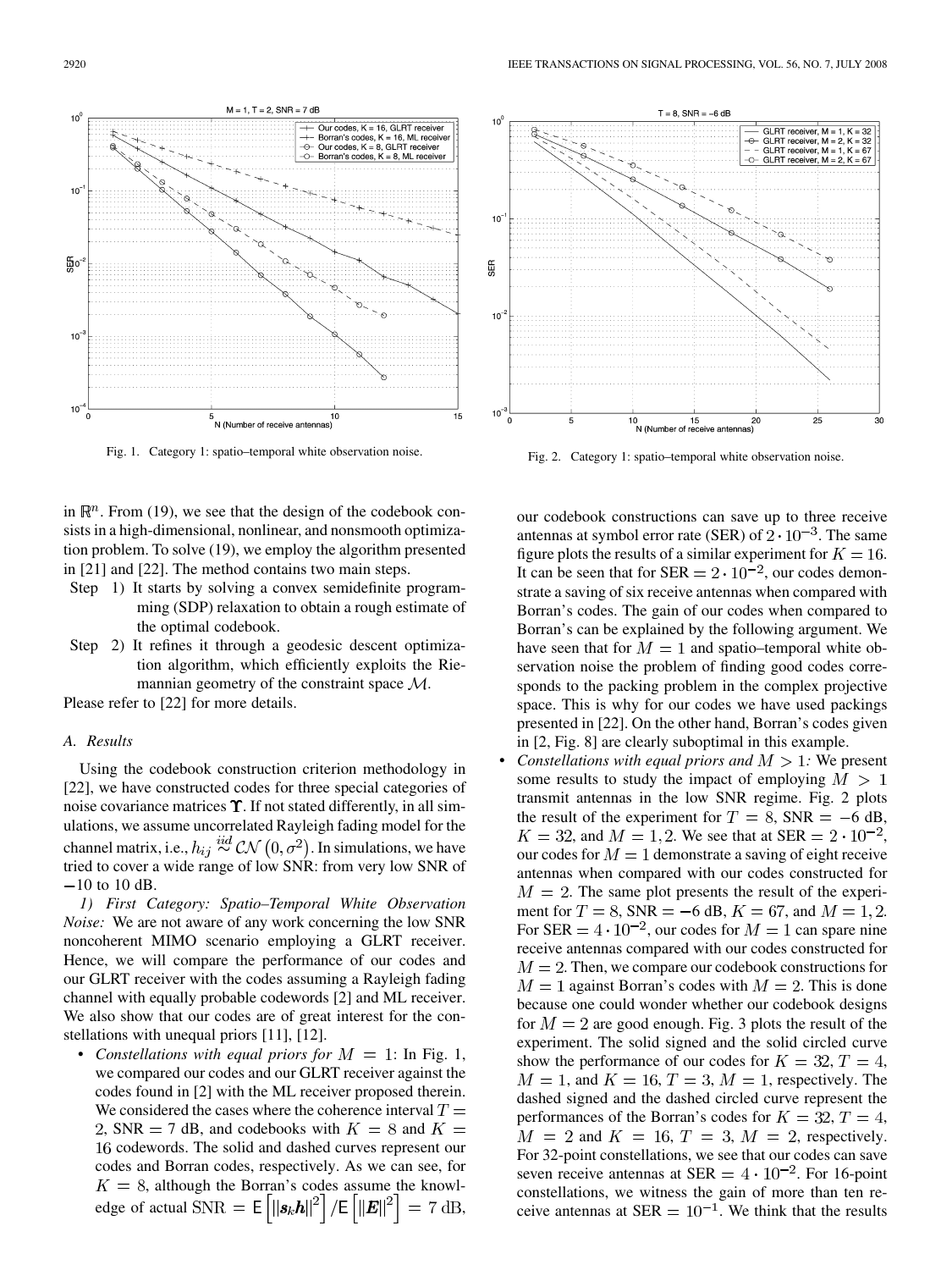

Fig. 3. Category 1: spatio–temporal white observation noise.



Fig. 4. Category 1: spatio–temporal white observation noise:  $\mathbf{K}_r = \mathbf{I}_N$ . Correlated Rayleigh fading: solid curves. Uncorrelated Rayleigh fading: dashed curves. Our and Srinivasan's five-point constellations use MAP receiver; our four-point constellation uses GLRT receiver.

presented in the Figs. 2 and 3 further strengthen the motivation of using a single transmit antenna codebooks in the low SNR regime when GLRT receiver is employed.

• *Constellations with unequal priors:* Now, we depart from our GLRT receiver and show that our codebook designs for  $M = 1$  are nevertheless of interest for schemes that allow for nonuniform priors, e.g., the Bayesian receiver in [11] and [12]. In Fig. 4, we show the results of the simulations. We considered the case where the coherence interval  $T =$ 

2,  $P = 1$ , and rate  $= 1$  bps/Hz, with  $P = \mathsf{E}[\text{tr}\left(\mathbf{S}_k^H \mathbf{S}_k\right)]$ . For simplicity, we assume  $\mathbf{K}_r = \mathbf{I}_N$ . We consider codes with codewords of the form  $S_k = [s_k \quad 0_{T \times (M-1)}]$  since this form of the code resembles the capacity achieving distribution at sufficiently low SNR presented in Section II. We call them single-beam constellations. First, we treat the case of uncorrelated Rayleigh fading channel, i.e.,  $\boldsymbol{K}_t =$  $I_M$  where  $M = 3$ . Note that in this case only one transmit antenna is effectively used. The dashed and dashed–circled curves represent our codes, and Srinivasan's five-point constellations with unequal priors [11] (the constellations assume a point in the origin with probability 1/2, with the probabilities of the points lying in the sphere being equal). Next, we assume the correlated Rayleigh fading case with  $K_t = \hat{K}_t$  with  $\hat{K}_t$  defined in Section II (when referring to  $K_t = \hat{K}_t$  case, we simply write rank $(K_t) = 1$ ). The solid and solid–circled curves represent our codes, and Srinivasan's five-point constellations with unequal priors. As expected, high improvements are possible when codes are used in correlated MIMO scenarios, which is in concordance with the information-theoretic result presented herein. The gain of our five-point constellations with unequal priors compared with Srinivasan's codes is because we use optimal packings in complex projective space (in the outer sphere), whereas Srinivasan uses optimal packings in the real projective space (one can expect larger gains as  $K$  increases, where  $K$  represents the number of the codewords on the sphere). The improvement obtained can be explained by the optimality of our designed packings. Rankin bound is an upper bound on the packing radius of K subspaces in the Grassmanian space  $G(M, \mathcal{C}^T)$ . When  $M = 1$ , the bound applies to packings in the complex projective space, and in this case, it holds

$$
\min \{\sin^2 \alpha_{ij} : 1 \le i \ne j \le K\} \le \frac{T-1}{T} \frac{K}{K-1}
$$

where  $\alpha_{ij}$  is the acute angle between codewords  $s_i$  and  $s_i$ . Please refer to [25] for more details. One can easily check that our designed codebook indeed meets the Rankin bound which is 2/3 for  $T = 2$  and  $K = 4$ . Our codebook is represented in the following matrix  $\mathbf{B} = [\mathbf{b}_1 \mathbf{b}_2]$ where the equations at the bottom of the page hold. The dashed–dotted curve represents our four-point constellation with equal priors and  $M = 1$ , and it is plotted only to confirm that if the receiver knows the channel statistics, then constellations with nonuniform priors are the best option.

*2) Second Category: Spatially White-Temporal Colored Observation Noise:* The second category corresponds to spatially white-temporally colored observation noise, i.e.,  $\Upsilon = I_N \otimes$  $\Sigma(\rho)$ , where the vector  $\rho$ :  $T \times 1$  is the first column of the Toeplitz matrix  $\Sigma(\rho)$ . To the best of our knowledge, we are not

 $\pmb{b}_1 = [0.4946 - 0.6268i; \ \ -0.8183 - 0.4446i; \ \ 0.4908 - 0.4101i; \ \ -0.0955 - 0.2776i]^T$  $\mathbf{b}_2 = [-0.2375 + 0.5533i; -0.3392 + 0.1328i; 0.7326 + 0.2329i; -0.8817 + 0.3693i]^T$ .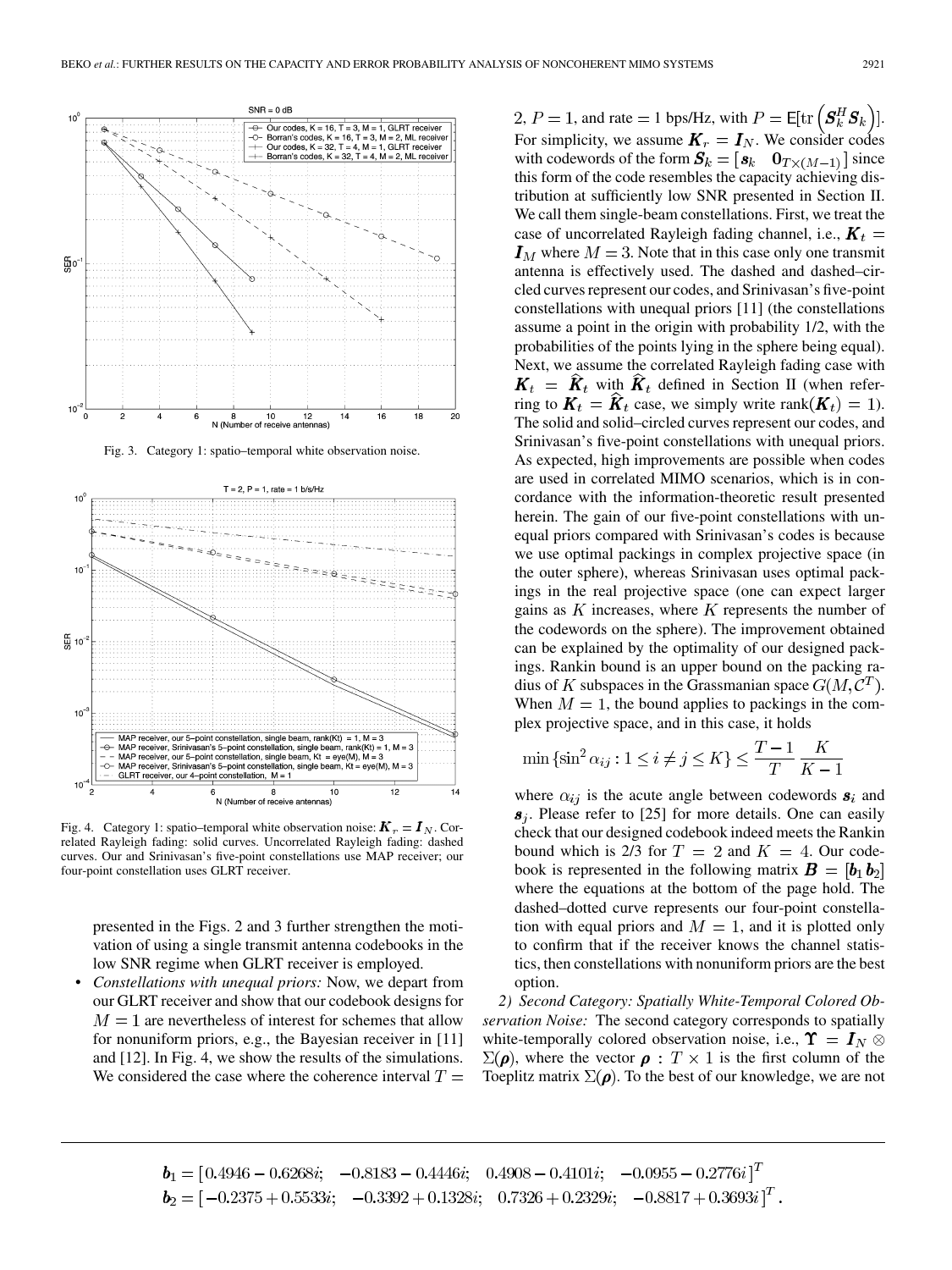

Fig. 5. Category 2: spatially white-temporal colored observation noise.

aware of any work that treats the problem of codebook constructions in the presence of spatially white-temporal colored observation noise for the low SNR regime. Hence, we compare our codes designed (adapted) to this specific scenario with codes designed when the presence of spatio–temporal white observation noise is assumed. The goal here is to demonstrate the increase of performance obtained by matching the codebook construction to the noise statistics.

- *Constellations with equal priors:* Fig. 5 plots the result of the experiment for  $T = 8$ , SNR = -10 dB,  $K = 67$ , and  $\rho = [1; 0.85; 0.6; 0.35; 0.10; 0; 0; 0]$ . The solid and solid–circled curve represent the performance of our codes that match the noise statistics for  $M = 1$  and  $M = 2$ , respectively. The dashed and dashed–circled curve show the performance of our codes adapted to  $\rho = [1; zeros(7, 1)].$ For SER =  $2 \cdot 10^{-3}$ , our  $M = 1$  codes adapted to the noise statistics demonstrate the gain of three receive antennas over our  $M = 2$  adapted codes, and more than six receive antennas over  $M = 1$  noise mismatched codes. We conclude that for sufficiently low SNR one should construct codebook constellations with just one transmit antenna that match the noise statistics.
- *Constellations with unequal priors:* Although our primal goal in this work is to address the deterministic channel case, Fig. 6 further shows that our codebook designs for  $M = 1$  are also of interest for maximum *a posteriori* (MAP) receivers that assume knowledge of the channel statistics. Fig. 6 plots the result of the experiment for  $T = 6$ , SNR = -6 dB, and  $\rho = [1; 0.85; 0.6; 0.35; 0.1; 0]$ . The solid, dashed–dotted, and dashed lines represent the performances of our eight-point constellations that match the noise statistics, when the GLRT receiver is implemented for  $M = 1$ ,  $M = 2$ , and  $M = 3$ , respectively. The plussigned dotted line represents the performance of our eightpoint constellation that is constructed for the spatio–temporal white noise case  $(\Upsilon = I_{TN})$ , when GLRT receiver is implemented and  $M = 1$ . The plus-signed solid curve represent our 17-point constellation that match the noise



Fig. 6. Category 2: spatially white-temporal colored observation noise.

statistics and  $M = 1$ . The dashed-circled curve shows the performance of our 17-point constellation that is constructed for  $\Upsilon = I_{TN}$  and  $M = 1$ . Both 17-point constellations are with unequal priors [11] (there is a point in the origin with probability 1/2, with the probabilities of the points lying in the sphere being equal), and they use MAP receiver. The gain that 17-point constellation with unequal priors demonstrate over eight-point constellation with equal priors can be explained by the fact that the signaling scheme proposed in [11] only resembles optimal, capacity achieving distribution. The information theoretic results presented here, over the low SNR noncoherent Rayleigh fading channel with arbitrary noise correlation structure under an average power constraint, suggest that the capacity achieving distribution becomes peaky. We see that for SER of  $2 \cdot 10^{-4}$ , we can save two receive antennas when we compare our 17-point constellation matched to the noise statistics with the mismatched constellation constructed for  $\Upsilon = I_{TN}$ . Also, as expected, for SER of  $2 \cdot 10^{-4}$  and  $M = 1$ , two receive antennas can be spared when we compare our eight-point constellation matched to the noise statistics with the mismatched constellation constructed for  $\Upsilon = I_{TN}$ .

Next, we consider correlated Rayleigh fading channel case. We treat single-beam constellations, i.e., codes with codewords of the form  $S_k = \begin{bmatrix} s_k & 0_{T \times (M-1)} \end{bmatrix}$ , and we show that significant improvements are possible over uncorrelated Rayleigh fading. Fig. 7 plots the result of the experiment. We considered the case where the coherence interval  $T = 6, P = 0.1, K_r = I_N$ ,  $\rho = [1; 0.85; 0.6; 0.35; 0.1; 0]$ , and rate = 0.5 bps/Hz, with  $P = \mathsf{E}[\text{tr}(\mathbf{S}_k^H \mathbf{S}_k)]$ . The correlated Rayleigh fading case where  $\mathbf{K}_t = \hat{\mathbf{K}}_t$  with  $\hat{\mathbf{K}}_t$  defined in Section II is assumed (again, the notation rank  $(K_t) = 1$  implies that the case when  $\mathbf{K}_t = \hat{\mathbf{K}}_t$  is treated). The dotted plus-signed and dashed–dotted curves represent our 17-point single-beam constellation with unequal priors [11], and our eight-point single-beam constellation with equal priors, respectively.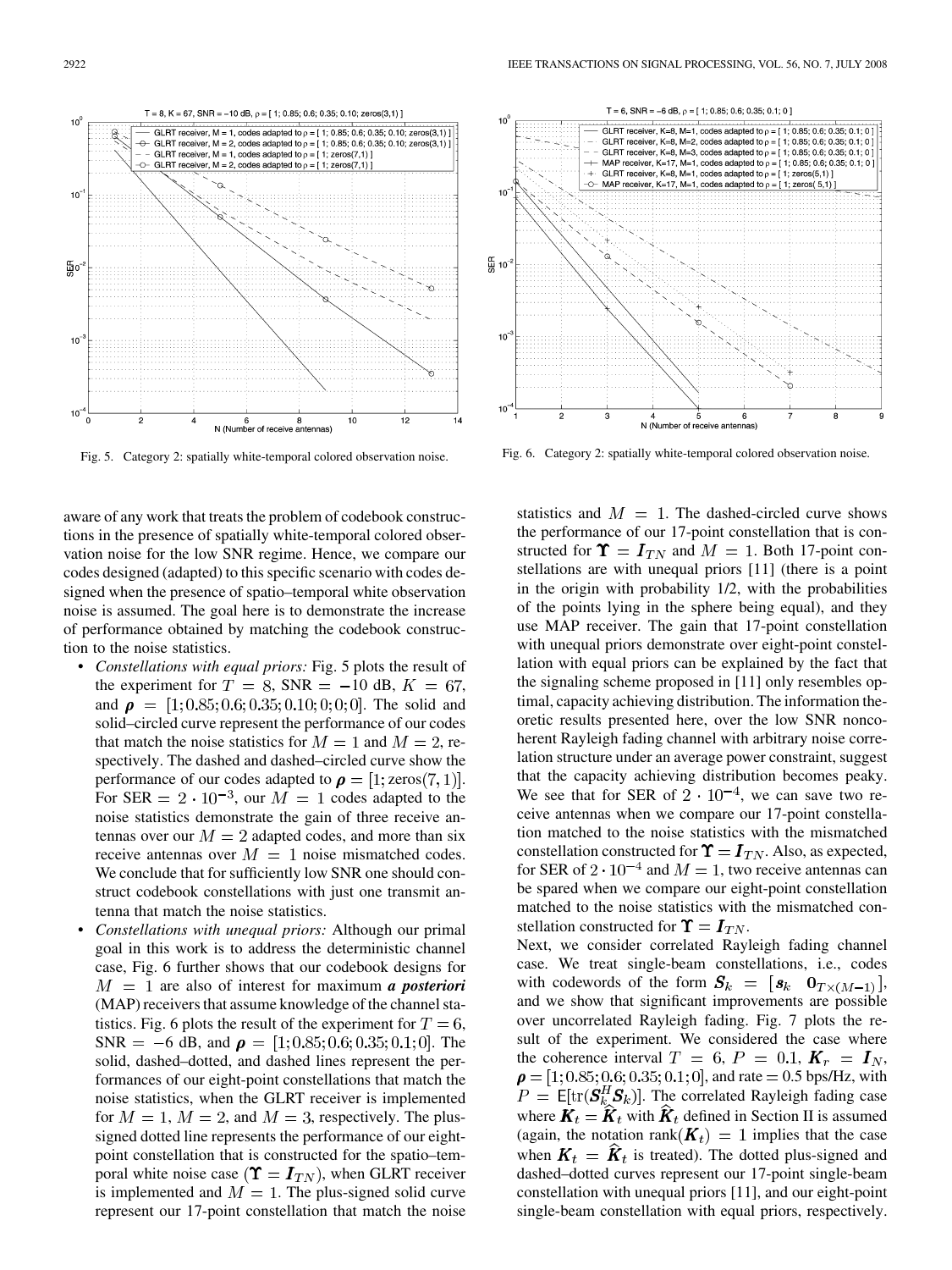

Fig. 7. Category 2: spatially white-temporal colored observation noise:  $K_r =$  $\overline{I}_N$ . All codes use MAP receiver.

Then, we investigate the case of uncorrelated Rayleigh fading channel, i.e.,  $K_t = I_M$  where  $M = 3$ . The dashed curve represents our 17-point single-beam constellation with unequal priors and the solid curve represents our eight-point single-beam constellation with equal priors. For SER  $= 10^{-2}$ , our eight- and 17-point codes in the correlated regime perform substantially better than in uncorrelated regime (more than ten receive antennas can be spared if one decides to make the transmit antennas fully correlated). This is in concordance with the results presented in Section II where it has been proved that channel correlation can actually improve the performance of the channel in arbitrary noise environment. We witness the effect of our 17-point codes losing their superiority over eight-point codes as the number of receive antennas increases. This can be justified by the fact that the signaling scheme proposed in [11] only resembles the optimal, capacity achieving distribution.

*3) Third Category:*  $\mathbf{E} = \mathbf{s}\mathbf{\alpha}^T + \mathbf{E}_{\text{temp}}$ . We considered the case where the noise matrix is of the form  $\mathbf{E} = \mathbf{s}\mathbf{\alpha}^T + \mathbf{E}_{\text{temp}}$ . This models an interfering source  $s$  (with known covariance matrix  $\Upsilon_s$ ) where the complex vector  $\alpha$  is the known channel attenuation between each receive antenna and the interfering source. The matrix  $E_{temp}$  has a noise covariance matrix belonging to the second category. Thus, the noise covariance matrix is given by  $\Upsilon = \alpha \alpha^H \otimes \Upsilon_s + I_N \otimes \Sigma(\rho)$ . As in the second category, we will compare our codes adapted to this specific scenario with codes designed for spatio–temporal white observation noise. We demonstrate the increase of performance obtained by matching the codebook construction to the noise statistics.

• *Constellations with equal priors:* Fig. 8 shows the result of the experiment for  $T = 4$ ,  $N = 2$ ,  $K = 16$ ,  $\boldsymbol{s} =$ [1, 0.7, 0.4, 0],  $\rho =$  [1, 0.8, 0.5, 0], and  $\alpha =$  [-0.433 +  $0.125i; -1.665 + 0.288i$ . The solid (dashed) curve represents our codes for  $M = 2$   $(M = 1)$  adapted to colored noise, respectively, and the dashed–dotted curve represents our codes for  $M = 1$  adapted to spatio–temporal white observation noise. For  $SER = 10^{-2}$ , we witness the



Fig. 8. Category 3: solid curve—our codes for  $M = 2$  adapted to colored noise, dashed curve—our codes for  $M = 1$  adapted to colored noise, dashed–dotted curve—our codes for  $M = 1$  adapted to white noise.

gain of 1.5 dB when we compare the one transmit antenna constellation constructed taking into account the noise statistics, with the one transmit constellation constructed for  $\Upsilon = I_{TN}$ . As SNR increases, the  $M = 2$  codebook construction, adapted to the noise statistics, outperforms the one antenna constellation.

The foregoing results for the cases when the noise matrix is of the form of the second and third category give rise to the following conclusion:

*For a GLRT receiver, at sufficiently low SNR, one should construct codebook constellations with just one transmit antenna, but which are adapted to the noise statistics.*

• *Constellations with unequal priors:* As for the case when the noise covariance matrix belongs to the second category, we demonstrate that our codebook designs for  $M = 1$  are of interest for MAP receivers that assume knowledge of the channel statistics. Fig. 9 plots the result of the experiment for  $T = 4$ ,  $M = 1$ ,  $N = 2$ ,  $\boldsymbol{s} = [1; 0.7; 0.4; 0], \boldsymbol{\rho} = [1; 0.8; 0.5; 0],$  and  $\alpha = [-0.4326 + 0.1253i; -1.6656 + 0.2877i]$ . Solid–circled curve represents our 17-point codes with unequal priors [11] adapted to colored noise, which use MAP receiver. The plus-signed solid curve represents our eight-point codes with equal priors adapted to colored noise, which use ML receiver. The solid curve represents our eight-point codes with equal priors adapted to colored noise, which use GLRT receiver. The dashed–circled curve represents our 17-point codes with unequal priors adapted to white noise, which use MAP receiver. The plus-signed dashed curve represents our 8-point codes with equal priors adapted to white noise, and use ML receiver. The dashed curve represents our 8-point codes with equal priors adapted to white noise, which use GLRT receiver. For SNR from  $-5$  to 5 dB, our one transmit antenna constellations adapted to the noise statistics demonstrate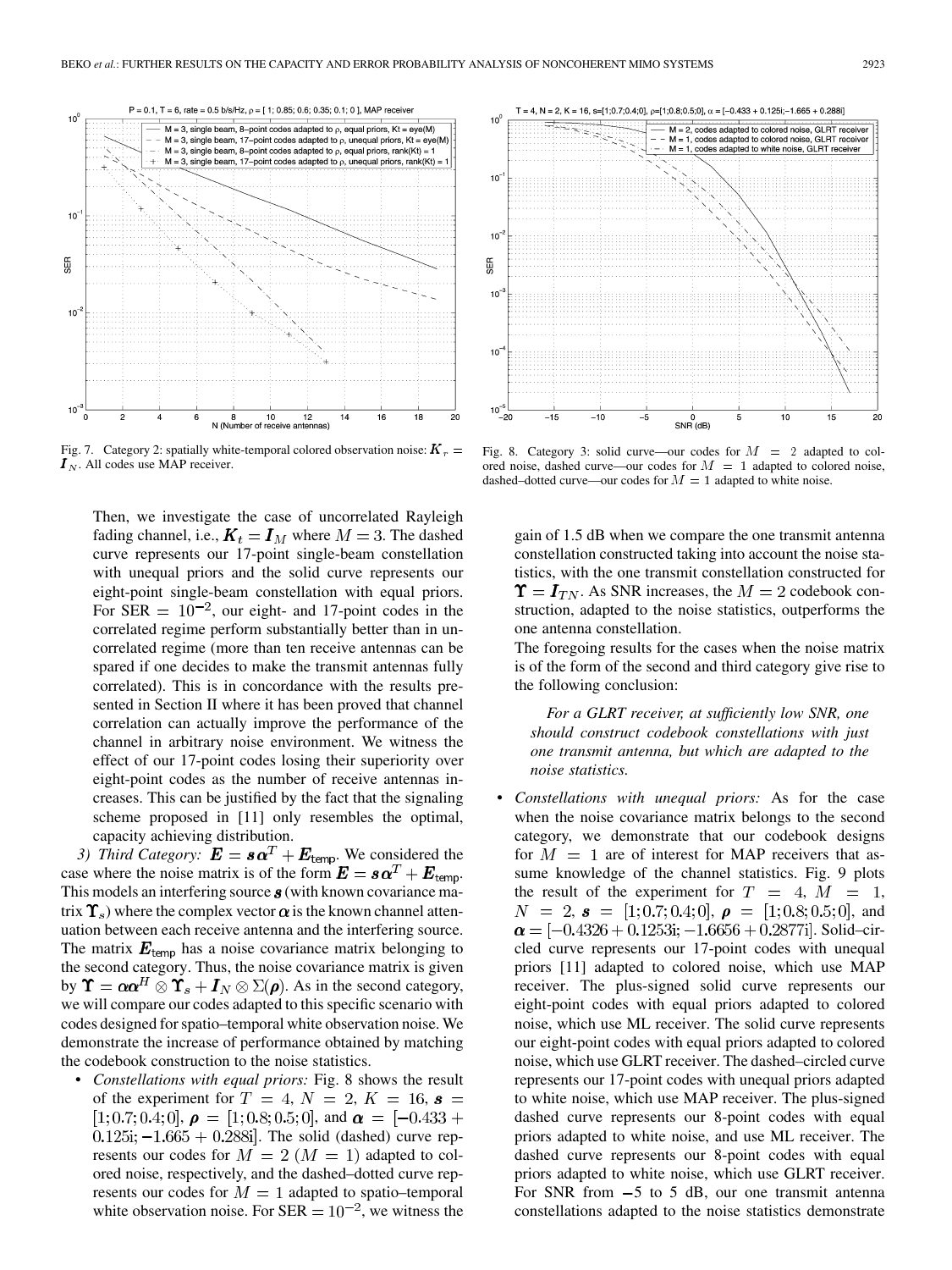

the gain of 2 dB when compared to the codes designed for the white noise case. For SER  $= 10^{-2}$ , our 17-point codes demonstrate the gain of 1 dB when compared to the eight-point codes, which is in concordance with the theoretic-information results presented in this paper. Also, we see that our GLRT receiver performs suboptimally w.r.t. the ML receiver.

## IV. CONCLUSION

We have studied the MIMO channel in the low SNR regime from two perspectives: capacity and PEP analysis. The novel aspect is that we allow the Gaussian observation noise to have an arbitrary correlation structure. From the capacity analysis perspective for correlated Rayleigh fading channel, we have shown that, by maximizing the mutual information for the ON–OFF and Gaussian signalings over the system's parameters (antenna correlation), the transmit (receive) antennas should be made as correlated as possible. Further, we have presented the PEP analysis for the low SNR deterministic channel setup and have shown

how the noise statistics could be taken into account when constructing codebook constellations. We argued that one should construct codebooks for just one transmit antenna that match the noise statistics.

# APPENDIX I MUTUAL INFORMATION FOR ON–OFF SIGNALING IN THE LOW SNR REGIME

In this section, we show that the expression for the mutual information between X and S up to first order in  $\rho$ , for ON–OFF signaling and sufficiently low SNR, is given by (2). Since

$$
I(\boldsymbol{X};\boldsymbol{S}) = h(\boldsymbol{X}) - h(\boldsymbol{X}|\boldsymbol{S})
$$

we will find the mutual information by computing the conditional entropy of X given S, i.e.,  $h(X|S)$ , and in sequel, the entropy of  $X$ , i.e.,  $h(X)$ .

• We start by computing  $h(X|S)$ . Given  $S, x = \text{vec}(X)$ is a zero-mean complex Gaussian with covariance  $E[\boldsymbol{x}\boldsymbol{x}^{H}|\boldsymbol{S}] = \boldsymbol{K}_{r} \otimes (\rho/M)\boldsymbol{S}\boldsymbol{K}_{t}\boldsymbol{S}^{H} + \boldsymbol{\Upsilon}$  and the conditional pdf of  $X$  given  $S$  is described by

$$
p(\boldsymbol{X}|\boldsymbol{S}) = \frac{\exp\left\{-\boldsymbol{x}^H \left(\boldsymbol{K}_r \otimes \frac{\rho}{M} \boldsymbol{S} \boldsymbol{K}_t \boldsymbol{S}^H + \boldsymbol{\Upsilon}\right)^{-1} \boldsymbol{x}\right\}}{\pi^{TN} \det\left(\boldsymbol{K}_r \otimes \frac{\rho}{M} \boldsymbol{S} \boldsymbol{K}_t \boldsymbol{S}^H + \boldsymbol{\Upsilon}\right)}.
$$
\n(20)

From (20), it is possible to compute the conditional entropy  $h(X|S)$ . By definition (we use logarithms to base e), we have (21) and (22) shown at the bottom of the page.

• Next, we compute  $h(X)$ . We have

$$
p(\boldsymbol{X}) = \rho^{\epsilon} \frac{\exp\left\{-\boldsymbol{x}^{H}\left(\boldsymbol{K}_{r} \otimes \frac{\rho^{1-\epsilon}}{M} \boldsymbol{S}_{\text{on}} \boldsymbol{K}_{t} \boldsymbol{S}_{\text{on}}^{H} + \boldsymbol{\Upsilon}\right)^{-1} \boldsymbol{x}\right\}}{\pi^{TN} \det\left(\boldsymbol{K}_{r} \otimes \frac{\rho^{1-\epsilon}}{M} \boldsymbol{S}_{\text{on}} \boldsymbol{K}_{t} \boldsymbol{S}_{\text{on}}^{H} + \boldsymbol{\Upsilon}\right)} + (1-\rho^{\epsilon}) \frac{\exp\{-\boldsymbol{x}^{H} \boldsymbol{\Upsilon}^{-1} \boldsymbol{x}\}}{\pi^{TN} \det(\boldsymbol{\Upsilon})}. \quad (23)
$$

It is not difficult to see that the second term of  $(23)$  is much larger than the first (since  $\rho$  is small and  $\epsilon > 1$ ,  $\rho^{\epsilon}$  is small,

$$
h(\mathbf{X}|\mathbf{S}) = -\mathsf{E}_{p(\mathbf{X},\mathbf{S})}[\log p(\mathbf{X}|\mathbf{S})]
$$
  
\n
$$
= NT\log \pi + \mathsf{E}_{p(\mathbf{X},\mathbf{S})}\left[\mathbf{x}^{H}\left(\mathbf{K}_{r}\otimes\frac{\rho}{M}\mathbf{S}\mathbf{K}_{t}\mathbf{S}^{H} + \mathbf{\Upsilon}\right)^{-1}\mathbf{x}\right] + \log \det(\mathbf{\Upsilon}) + \mathsf{E}_{p(\mathbf{X},\mathbf{S})}\left[\log \det\left(\mathbf{I}_{TN} + \frac{\rho}{M}\mathbf{Z}\right)\right],
$$
  
\nwhere  $\mathbf{Z} = \mathbf{\Upsilon}^{-1/2}\left(\mathbf{K}_{r}\otimes\mathbf{S}\mathbf{K}_{t}\mathbf{S}^{H}\right)\mathbf{\Upsilon}^{-1/2}$  (21)  
\n
$$
= NT\log \pi + \log \det(\mathbf{\Upsilon}) + \rho^{\epsilon}\log \det\left(\mathbf{I}_{TN} + \frac{\rho^{1-\epsilon}}{M}\mathbf{Z}_{\text{on}}\right) + \mathsf{E}_{p(\mathbf{S})}\left[\mathsf{E}_{p(\mathbf{X}|\mathbf{S})}\left[\text{tr}\left(\mathbf{x}\mathbf{x}^{H}\left(\mathbf{K}_{r}\otimes\frac{\rho}{M}\mathbf{S}\mathbf{K}_{t}\mathbf{S}^{H} + \mathbf{\Upsilon}\right)^{-1}\right)\right]\right],
$$
  
\nwhere  $\mathbf{Z}_{\text{on}} = \mathbf{\Upsilon}^{-1/2}\left(\mathbf{K}_{r}\otimes\mathbf{S}_{\text{on}}\mathbf{K}_{t}\mathbf{S}_{\text{on}}^{H}\right)\mathbf{\Upsilon}^{-1/2}$   
\n
$$
\approx NT\log \pi + \log \det(\mathbf{\Upsilon}) + \mathsf{E}_{p(\mathbf{S})}\left[\text{tr}\left(\mathbf{I}_{NT}\right)\right] + \rho^{\epsilon}\log \prod_{i=1}^{r} \frac{\rho^{1-\epsilon}}{M}\lambda_{i},
$$
  
\nas  $\rho^{1-\epsilon}$  is large for  $\epsilon > 1$  and  $\rho$  small,  $\lambda_{i}'$ s are the positive eigenvalues of  $\mathbf{Z}_{\text{on}}$ , and  $r$  is its rank  
\n<math display="block</math>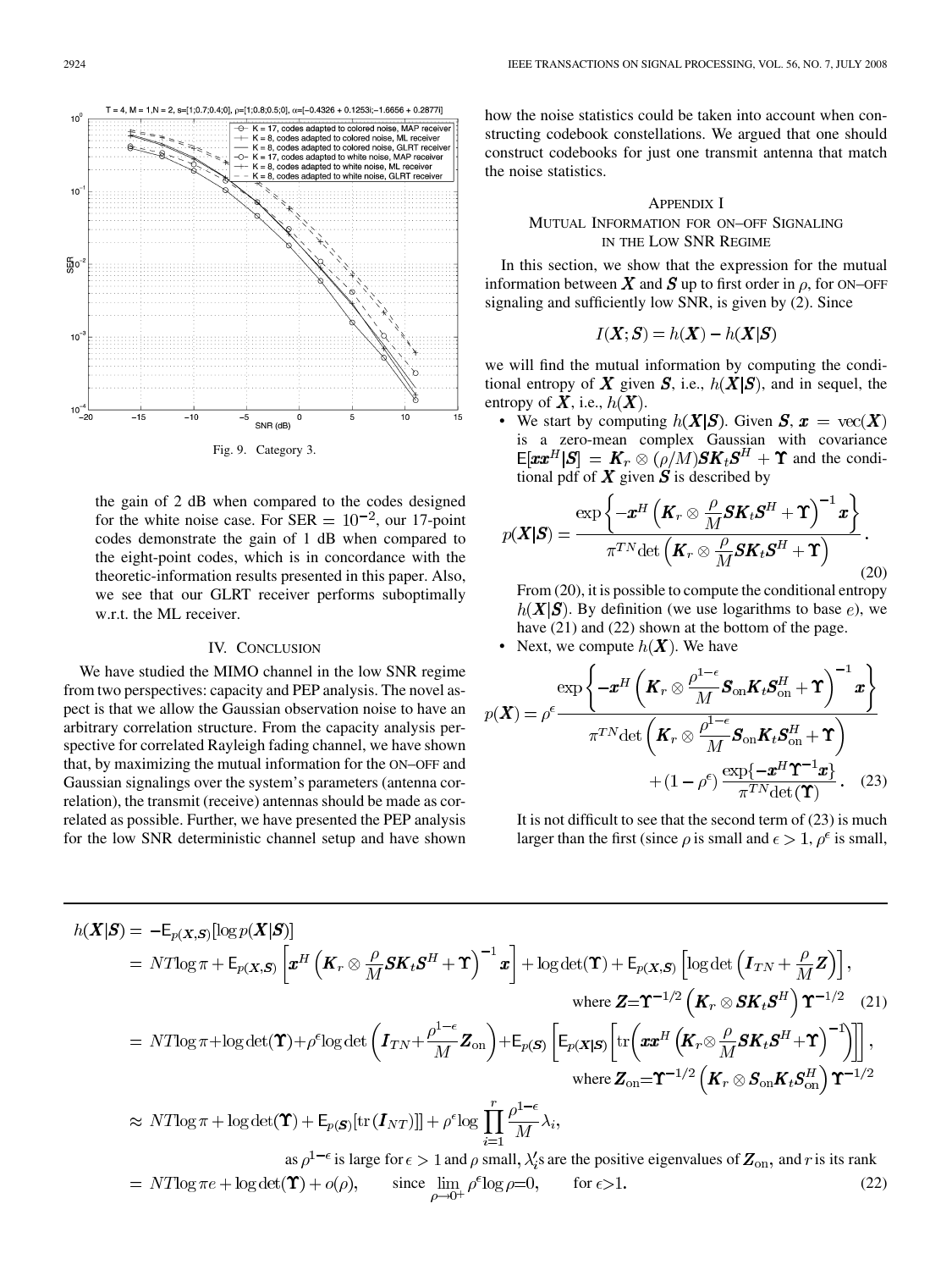the determinant in the denominator of the first term is large, whereas the numerator is bounded above by one), therefore

$$
h(\mathbf{X}) = -\mathsf{E}_{p(\mathbf{X})}[\log p(\mathbf{X})]
$$
  
\n
$$
\approx -\log(1-\rho^{\epsilon}) + NT \log \pi + \log \det(\mathbf{\Upsilon}) + \mathsf{E}_{p(\mathbf{X})}[\mathbf{x}^{H}\mathbf{\Upsilon}^{-1}\mathbf{x}]
$$
  
\n
$$
\approx \rho^{\epsilon} + NT \log \pi + \log \det(\mathbf{\Upsilon}) + \mathsf{E}_{p(\mathbf{X})}[\text{tr}(\mathbf{x}\mathbf{x}^{H}\mathbf{\Upsilon}^{-1})]
$$
\n(24)

$$
= NT\log \pi e + \log \det(\Upsilon) + \frac{\rho}{M} \text{tr} \left( \Upsilon^{-1} \left( \pmb{K}_r \otimes \pmb{S}_{\text{on}} \pmb{K}_t \pmb{S}_{\text{on}}^H \right) \right) + o(\rho).
$$
 (25)

Equation (25) is valid because

$$
\mathsf{E}_{p(\boldsymbol{X})}\left[\mathrm{tr}\left(\boldsymbol{xx}^{H}\boldsymbol{\Upsilon}^{-1}\right)\right] = \mathsf{E}_{p(\boldsymbol{S},\boldsymbol{h}_{w},\boldsymbol{e})}\left[\mathrm{tr}\left(f(\boldsymbol{S},\boldsymbol{h}_{w},\boldsymbol{e})f(\boldsymbol{S},\boldsymbol{h}_{w},\boldsymbol{e})\boldsymbol{\Upsilon}^{-1}\right)\right]
$$
(26)

where

$$
f_{(\boldsymbol{S},\boldsymbol{h}_w,\boldsymbol{e})} = \left(\boldsymbol{K}_r^{1/2} \otimes \sqrt{\frac{\rho}{M}} \boldsymbol{S} \boldsymbol{K}_t^{1/2}\right) \boldsymbol{h}_w + \boldsymbol{e}, \, \boldsymbol{h}_w = \text{vec}(\boldsymbol{H}_w)
$$

and  $e = \text{vec}(\mathbf{E})$ . Since  $\mathbf{S}$ ,  $\mathbf{h}_w$ , and  $e$  are independent random variables, from (26), we easily get

$$
\mathsf{E}_{p(X)}\left[\mathrm{tr}\left(\boldsymbol{xx}^{H}\boldsymbol{\Upsilon}^{-1}\right)\right] = NT + \frac{\rho}{M} \mathrm{tr}\left(\boldsymbol{\Upsilon}^{-1}\left(\boldsymbol{K}_{r} \otimes \boldsymbol{S}_{\mathrm{on}} \boldsymbol{K}_{t} \boldsymbol{S}_{\mathrm{on}}^{H}\right)\right). \quad (27)
$$

Substituting (27) into (24) results in (25). Then, using (22) and (25), we have

$$
I(\boldsymbol{X};\boldsymbol{S}) = h(\boldsymbol{X}) - h(\boldsymbol{X}|\boldsymbol{S})
$$
  
=  $\frac{\rho}{M} \text{tr} \left( \boldsymbol{\Upsilon}^{-1} \left( \boldsymbol{K}_r \otimes \boldsymbol{S}_{\text{on}} \boldsymbol{K}_t \boldsymbol{S}_{\text{on}}^H \right) \right) + o(\rho)$ 

as required.

#### APPENDIX II

## OPTIMIZATION PROBLEM FOR ON–OFF SIGNALLING

In this appendix, we prove that the maximum of the optimization problem defined in (3) is attained by the signaling scheme presented in (5) and (6).

*Approach:* It is known that we can always maximize (minimize) a function by first maximizing (minimizing) over some of the variables, and then maximizing (minimizing) over the remaining ones, if the constraints are independent (in the sense that each constraint function depends only on one of the variables). See, e.g., [34, p. 133] for more details. This simple and general procedure will help us to transform the problem in (3) into equivalent forms.

Let  $p^*$  represent the maximum of (3), i.e.,

$$
p^* = \max_{\substack{\text{tr}(\mathbf{S}_{\text{on}}\mathbf{S}_{\text{on}}^H)\leq TM \\ \mathbf{A}_t\in\mathcal{D}_M,\mathbf{A}_r\in\mathcal{D}_N,\mathbf{U}_t\in\mathcal{U}_M,\mathbf{U}_r\in\mathcal{U}_N \\ \mathbf{K}_t=\mathbf{U}_t\mathbf{A}_t\mathbf{U}_t^H,\mathbf{K}_r=\mathbf{U}_r\mathbf{A}_r\mathbf{U}_r^H}} \text{tr}(\mathbf{\hat{T}}^{-1}\left(\mathbf{K}_r\otimes\mathbf{S}_{\text{on}}\mathbf{K}_t\mathbf{S}_{\text{on}}^H\right))
$$

where

$$
\mathcal{D}_n = \{ \mathbf{X} : n \times n \text{ diagonal matrix such that } \mathbf{X} \succeq \mathbf{0} \text{ and } \text{tr}(\mathbf{X}) = n \}
$$
\n
$$
\mathcal{U}_n = \{ \mathbf{X} : n \times n \text{ unitary matrix, i.e., } \mathbf{X}^H \mathbf{X} = \mathbf{X} \mathbf{X}^H = \mathbf{I}_n \}.
$$
\n(30)

 $U_t$  ( $U_r$ ) is the  $M \times M$  ( $N \times N$ ) unitary matrix of the eigenvectors of  $\mathbf{K}_t$  ( $\mathbf{K}_r$ ) and  $\mathbf{\Lambda}_t$  ( $\mathbf{\Lambda}_r$ ) is the diagonal matrix of the corresponding eigenvalues (for which we assume that they are arranged in the decreasing order). That is,  $U_t \Lambda_t U_t^H (U_r \Lambda_r U_r^H)$ represents the singular value decomposition (SVD) of the matrix  $K_t$  ( $K_r$ ). Let  $\widehat{S}_{\text{on}}, \widehat{U}_r, \widehat{\Lambda}_r, \widehat{U}_t$ , and  $\widehat{\Lambda}_t$  denote optimal values for the matrices  $S_{on}$ ,  $U_r$ ,  $\Lambda_r$ ,  $U_t$ , and  $\Lambda_t$ , respectively. There are two main steps in the proof. In the first step,  $\hat{\mathbf{\Lambda}}_r$ ,  $\hat{\mathbf{\mathit{U}}}_t$ , and  $\hat{\mathbf{\Lambda}}_t$ will be determined for given  $S_{on}$  and  $U_r$ , whereas the second step furnishes  $\hat{\mathbf{S}}_{on}$  and  $\hat{\mathbf{U}}_r$ .

*Step 1:* We start by rewriting the problem in (28) in the equivalent form

$$
p^* = \max_{\substack{\text{tr}(\mathbf{S}_{\text{on}}\mathbf{S}_{\text{on}}^H)\leq TM \\ \mathbf{A}_t \in \mathcal{D}_M,\mathbf{A}_r \in \mathcal{D}_N, \mathbf{U}_t \in \mathcal{U}_M, \mathbf{U}_r \in \mathcal{U}_N}} \sum_{i=1}^N \lambda_i \text{tr}(\mathbf{S}_{\text{on}}\mathbf{K}_t\mathbf{S}_{\text{on}}^H \mathbf{F}_i \mathbf{\hat{T}}^{-1} \mathbf{F}_i^H)
$$
(31)

where  $\lambda_i$  is the diagonal element of  $\Lambda_r$  on the position  $(i, i)$ 

$$
\widehat{\Upsilon} = \left(U_r^H \otimes I_T\right) \Upsilon \left(U_r \otimes I_T\right) \quad F_i = f_i^T \otimes I_T \qquad (32)
$$

and  $f_i$  represents the *i*th column of  $I_N$ . The equivalence of (28) with (31) can be established by a series of simple manipulations of the objective function of (28)

$$
\begin{split}\n&\text{tr}\left(\boldsymbol{\Upsilon}^{-1}\left(\boldsymbol{K}_{r}\otimes\boldsymbol{S}_{\text{on}}\boldsymbol{K}_{t}\boldsymbol{S}_{\text{on}}^{H}\right)\right) \\
&=\text{tr}\left(\boldsymbol{\Upsilon}^{-1}\left(\boldsymbol{U}_{r}\boldsymbol{\Lambda}_{r}\boldsymbol{U}_{r}^{H}\otimes\boldsymbol{S}_{\text{on}}\boldsymbol{K}_{t}\boldsymbol{S}_{\text{on}}^{H}\right)\right) \\
&=\text{tr}\left(\boldsymbol{\Upsilon}^{-1}\left(\boldsymbol{U}_{r}\otimes\boldsymbol{I}_{T}\right)\left(\boldsymbol{\Lambda}_{r}\otimes\boldsymbol{S}_{\text{on}}\boldsymbol{K}_{t}\boldsymbol{S}_{\text{on}}^{H}\right)\left(\boldsymbol{U}_{r}^{H}\otimes\boldsymbol{I}_{T}\right)\right) \\
&=\text{tr}\left(\widehat{\boldsymbol{\Upsilon}}^{-1}\left(\boldsymbol{\Lambda}_{r}\otimes\boldsymbol{S}_{\text{on}}\boldsymbol{K}_{t}\boldsymbol{S}_{\text{on}}^{H}\right)\right) \\
&=\sum_{i=1}^{N}\lambda_{i}\,\text{tr}\left(\boldsymbol{S}_{\text{on}}\boldsymbol{K}_{t}\boldsymbol{S}_{\text{on}}^{H}\boldsymbol{F}_{i}\widehat{\boldsymbol{\Upsilon}}^{-1}\boldsymbol{F}_{i}^{H}\right).\n\end{split} \tag{33}
$$

In (33), we used the property of Kronecker product: if  $AC$  and **BD** exist, then  $(A \otimes B)(C \otimes D) = AC \otimes BD$ ; see [36, p. 28].

*Idea:* The idea that we will use in order to determine the optimal  $\Lambda_r$ ,  $\mathbf{U}_t$ , and  $\Lambda_t$  is to relax the problem in (31) [hence, by doing this, the optimal value of the new, relaxed problem will be equal or larger than of the original one in (31)], and then to show that the maximum of the relaxed problem is also attainable for the original problem. The relaxed problem is defined as

$$
q^* = \max_{\mathbf{A} = \mathbf{A}^H \succeq \mathbf{0}, \text{tr}(\mathbf{A}) \leq TM^2} \sum_{i=1}^N \lambda_i \text{ tr}\left(\mathbf{A}\mathbf{F}_i \mathbf{\hat{T}}^{-1} \mathbf{F}_i^H\right). \quad (34)
$$

(28)  $T \times T$  Hermitian semidefinite-positive matrix that obeys the The motivation behind the definition of the new variable  $A$ , a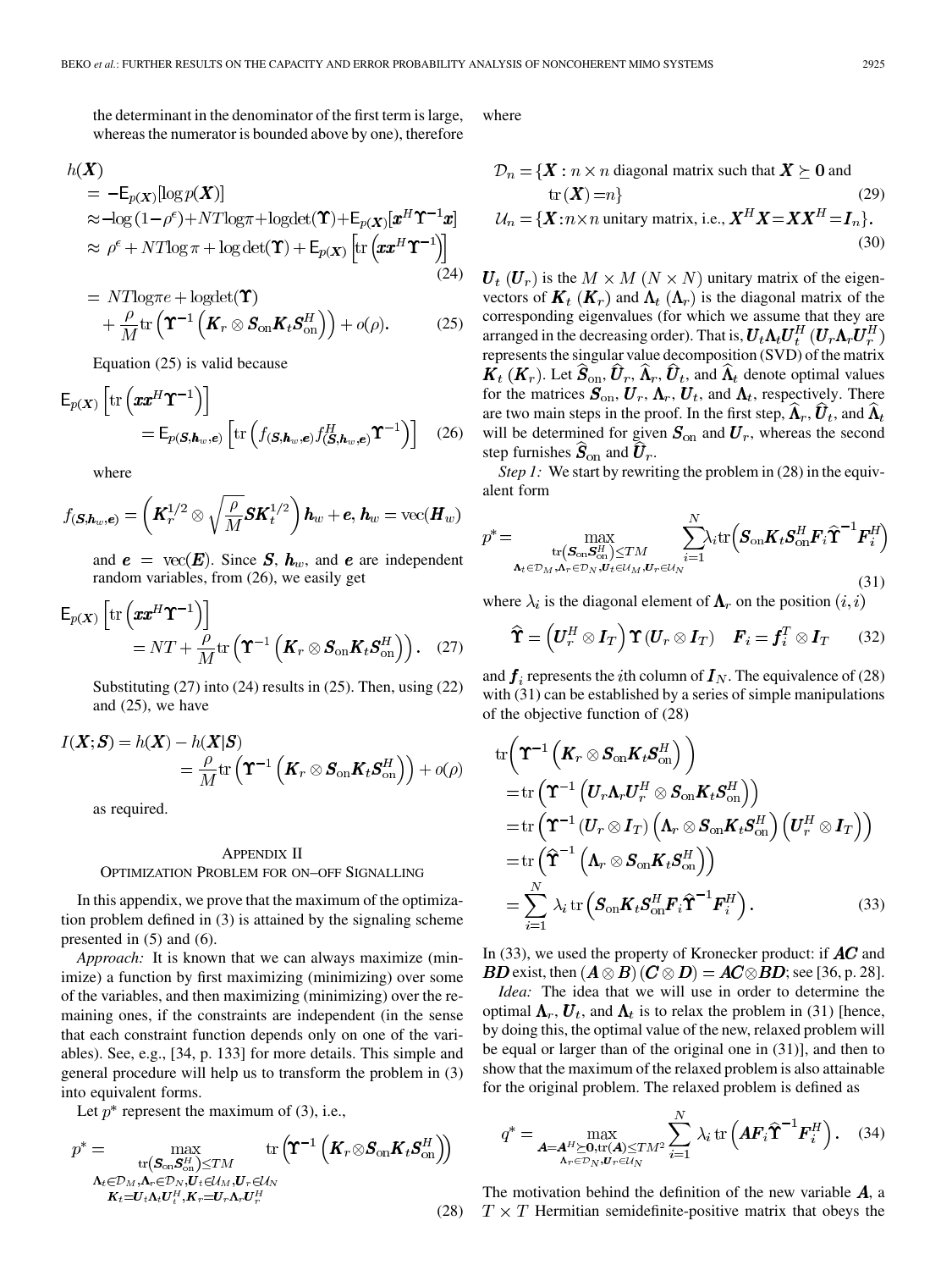constraint  $tr(A) \leq TM^2$ , is the fact that  $S_{on}K_tS_{on}^H$  is also a Hermitian semidefinite-positive matrix with the same upper bound on the trace constraint, i.e.,  $tr(\mathbf{S}_{\text{on}}\mathbf{K}_t\mathbf{S}_{\text{on}}^H) \leq TM^2$ (which is easily verified since  $tr(S_{on}S_{on}^H) \leq TM$ ). Clearly,  $p^* \leq q^*$ . The problem in (34) can be readily maximized by maximizing it first w.r.t.  $\Lambda_r$ , and then w.r.t. **A**. We will maximize (34) w.r.t.  $\Lambda_r$  by invoking the following fact: if a convex function f is defined on the bounded, closed convex set  $\Omega$ , then, if f has a maximum over  $\Omega$  it is achieved at an extreme point of  $\Omega$  (see, e.g., [28, p. 119]). In our case, the function f is a linear combination of  $\lambda_i$ 's and the set

$$
\Omega = \left\{ (\lambda_1, \dots, \lambda_N) : N \times 1 \text{ vectors} \right\}
$$
  
such that 
$$
\sum_{i=1}^N \lambda_i = N \text{ and } \lambda_i \ge 0 \right\}.
$$

It is readily seen that the extreme points of  $\Omega$  are the vectors whose all entries are zero except one which is equal to N. Regarding maximization of  $(34)$  w.r.t.  $\vec{A}$ , the Fan's theorem is used, see [35, p. 17]. That is, beamforming in the direction of  $\lambda_{\text{max}}(\mathbf{F}_i \hat{\Upsilon}^{-1} \mathbf{F}_i^H)$  is performed such that an upper bound on  $tr(\boldsymbol{AF}_i \hat{\boldsymbol{T}}^{-1} \boldsymbol{F}_i^H)$  is attained  $(\text{tr}(\boldsymbol{A}\boldsymbol{F}_{i}\boldsymbol{\hat{\Upsilon}}^{-1}\boldsymbol{F}_{i}^{H}) \leq \text{tr}(\boldsymbol{A})\lambda_{\text{max}}(\boldsymbol{F}_{i}\boldsymbol{\hat{\Upsilon}}^{-1}\boldsymbol{F}_{i}^{H})$ ). Hence

$$
\left[\widehat{\mathbf{\Lambda}}_{r}\right]_{i,i} = N\delta_{ii^{*}} \quad \widehat{\mathbf{A}} = TM^{2} \mathbf{U}_{i^{*}} \mathbf{K}_{\mathbf{A}} \mathbf{U}_{i^{*}}^{H} \tag{35}
$$

where the matrix  $U_{i^*}$  is the  $T \times T$  unitary matrix of the eigenvectors of  $\boldsymbol{F}_{i^*} \widehat{\Upsilon}^{-1} \boldsymbol{F}_{i^*}^H$  (that is, we assume that  $\boldsymbol{U}_{i^*} \boldsymbol{D}_{i^*} \boldsymbol{U}_{i^*}^H$  represents the SVD of the matrix  $\boldsymbol{F}_{i^*} \hat{\boldsymbol{\Upsilon}}^{-1} \boldsymbol{F}_{i^*}^H$  where the matrix  $\boldsymbol{D}_{i^*}$ is the diagonal matrix of the corresponding eigenvalues sorted in the decreasing order); the  $T \times T$  constant matrix  $K_A$  has all the entries equal to zero except the  $(1,1)$  entry which is one,  $\delta_{ij} = 1$  for  $i = j$ , and zero otherwise; and the matrix  $\mathbf{F}_{i^*}$  is defined as in (32), and

$$
i^* = \underset{i=1,\dots,N}{\arg \max} \lambda_{\max} \left( \boldsymbol{F}_i \widehat{\mathbf{T}}^{-1} \boldsymbol{F}_i^H \right). \tag{36}
$$

For the choice in (35) and from (34), we get

$$
q^* = N T M^2 \max_{\boldsymbol{U}_r \in \mathcal{U}_N} \ \lambda_{\text{max}} \left( \boldsymbol{F}_{i^*} \widehat{\boldsymbol{\Upsilon}}^{-1} \boldsymbol{F}_{i^*}^H \right). \tag{37}
$$

Next, we prove that the optimal value of the relaxed problem in (37) is attainable for the original problem in (31). To see this, we define  $\hat{\mathbf{S}}_{on}$ ,  $\hat{\mathbf{U}}_t$ , and  $\hat{\mathbf{\Lambda}}_t$  in the following way:

$$
\widehat{\mathbf{S}}_{\text{on}} = \sqrt{TM} \mathbf{U}_{i^*} \mathbf{K}_{\mathbf{S}} \quad \widehat{\mathbf{U}}_t = \mathbf{I}_M
$$
\n
$$
\left[\widehat{\mathbf{\Lambda}}_t\right]_{j,j} = M\delta_{j1}, \quad \text{for } j = 1, \dots, M \quad (38)
$$

together with  $\widehat{\mathbf{\Lambda}}_r$  as in (35). The  $T \times M$  constant matrix  $\mathbf{K}_S$  has all the entries equal to zero except the  $(1, 1)$  entry which is one, and  $i^*$  is defined in (36). In that case

$$
p^* = q^* = N T M^2 \max_{\boldsymbol{U}_r \in \mathcal{U}_N} \lambda_{\max} \left( \boldsymbol{F}_{i^*} \widehat{\mathbf{T}}^{-1} \boldsymbol{F}_{i^*}^H \right). \tag{39}
$$

Remark that for the choice in (38) the power constraint on the transmitted codeword is satisfied with equality,  $\hat{K}_t$  is a diagonal matrix, and both  $\hat{K}_t$  and  $\hat{K}_r$  are rank one matrices.

*Step 2:* In the first step, we have determined  $\hat{K}_t$  and  $\hat{\Lambda}_r$ . It remains now to compute  $\hat{\mathbf{S}}_{on}$  and  $\hat{\mathbf{U}}_r$ . First, note that from (38), we can write

$$
\widehat{\boldsymbol{S}}_{\text{on}} = \sqrt{TM} \begin{bmatrix} \boldsymbol{s} & \boldsymbol{0}_{T \times (M-1)} \end{bmatrix}
$$
 (40)

where the unitary vector  $\mathbf{s} \in \mathbb{C}^T$  is the eigenvector associated to the maximal eigenvalue of the matrix  $\boldsymbol{F}_{i^*} \hat{\boldsymbol{\Upsilon}}^{-1} \boldsymbol{F}_{i^*}^H$ , i.e., it is the first column of the unitary matrix  $U_{i^*}$ . Hence, we need to find such a unitary vector  $s$  and a unitary matrix  $\mathbf{U}_r$  that maximize  $p^*$  in (39). Let

$$
\widehat{\lambda} = \max_{\boldsymbol{U}_r \in \mathcal{U}_N} \lambda_{\text{max}} \left( \boldsymbol{F}_{i^*} \widehat{\boldsymbol{\Upsilon}}^{-1} \boldsymbol{F}_{i^*}^H \right).
$$

Then, (41)–(43) shown at the bottom of the page hold. Let  $(\hat{u}, \hat{s})$ be the solution pair of (43), i.e.,

$$
(\hat{\boldsymbol{u}}, \hat{\boldsymbol{s}}) = \operatorname*{arg\,max}_{\boldsymbol{u} \in \mathbb{C}^N, ||\boldsymbol{u}|| = 1, \boldsymbol{s} \in \mathbb{C}^T, ||\boldsymbol{s}|| = 1} (\boldsymbol{u} \otimes \boldsymbol{s})^H \boldsymbol{\Upsilon}^{-1} (\boldsymbol{u} \otimes \boldsymbol{s}).
$$
\n(44)

Then, using (40) and the fact that  $\hat{u}$  is the i<sup>\*</sup>th column of  $\hat{U}_r$ (where  $i^*$  is defined in (36) and due to the passage from (42) to (43) we can w.l.o.g. assume that  $i^* = 1$ , although any other choice of  $i^*$  would just change  $\hat{\boldsymbol{U}}_r$  but not  $\hat{\boldsymbol{K}}_r$ ), we have

$$
\widehat{\boldsymbol{S}}_{\text{on}} = \sqrt{TM} \begin{bmatrix} \hat{\boldsymbol{s}} & \mathbf{0}_{T \times (M-1)} \end{bmatrix} \quad \widehat{\boldsymbol{K}}_{r} = N \hat{\boldsymbol{u}} \hat{\boldsymbol{u}}^{H}. \tag{45}
$$

Equations  $(35)$ ,  $(38)$ ,  $(44)$ , and  $(45)$  complete the proof.

$$
\hat{\lambda} = \max_{\mathbf{U}_r \in \mathcal{U}_N} \max_{i=1,\dots,N} \max_{\mathbf{s} \in \mathbb{C}^T, ||\mathbf{s}|| = 1} \mathbf{s}^H \left( \mathbf{F}_i \hat{\mathbf{T}}^{-1} \mathbf{F}_i^H \right) \mathbf{s}
$$
\n
$$
= \max_{\mathbf{U}_r \in \mathcal{U}_N} \max_{\substack{i=1,\dots,N \\ \mathbf{s} \in \mathbb{C}^T, ||\mathbf{s}|| = 1}} \mathbf{s}^H \left( \mathbf{f}_i^T \otimes \mathbf{I}_T \right) \left( \mathbf{U}_r^H \otimes \mathbf{I}_T \right) \mathbf{T}^{-1} \left( \mathbf{U}_r \otimes \mathbf{I}_T \right) (\mathbf{f}_i \otimes \mathbf{I}_T) \mathbf{s}
$$
\n
$$
= \max_{\mathbf{U}_r = \begin{bmatrix} \mathbf{u}_1 & \mathbf{u}_2 & \dots & \mathbf{u}_N \end{bmatrix} \in \mathcal{U}_N} \max_{\substack{i=1,\dots,N \\ \mathbf{s} \in \mathbb{C}^T, ||\mathbf{s}|| = 1}} \left( \text{from (32)}, \hat{\mathbf{T}} = \left( \mathbf{U}_r^H \otimes \mathbf{I}_T \right) \mathbf{T} \left( \mathbf{U}_r \otimes \mathbf{I}_T \right) \text{ and } \mathbf{F}_i = \mathbf{f}_i^T \otimes \mathbf{I}_T \right)
$$
\n
$$
= \max_{\mathbf{U}_r = \begin{bmatrix} \mathbf{u}_1 & \mathbf{u}_2 & \dots & \mathbf{u}_N \end{bmatrix} \in \mathcal{U}_N} \max_{\substack{i=1,\dots,N \\ \mathbf{s} \in \mathbb{C}^T, ||\mathbf{s}|| = 1}} \left( \mathbf{u} \otimes \mathbf{s} \right)^H \mathbf{T}^{-1} \left( \mathbf{u} \otimes \mathbf{s} \right).
$$
\n
$$
= \max_{\mathbf{u} \in \mathbb{C}^N, ||\mathbf{u}|| = 1, \mathbf{s} \in \mathbb{C}^T, ||\mathbf{s}|| = 1} \left( \mathbf{u} \otimes \mathbf{s} \right)^H \mathbf{T}
$$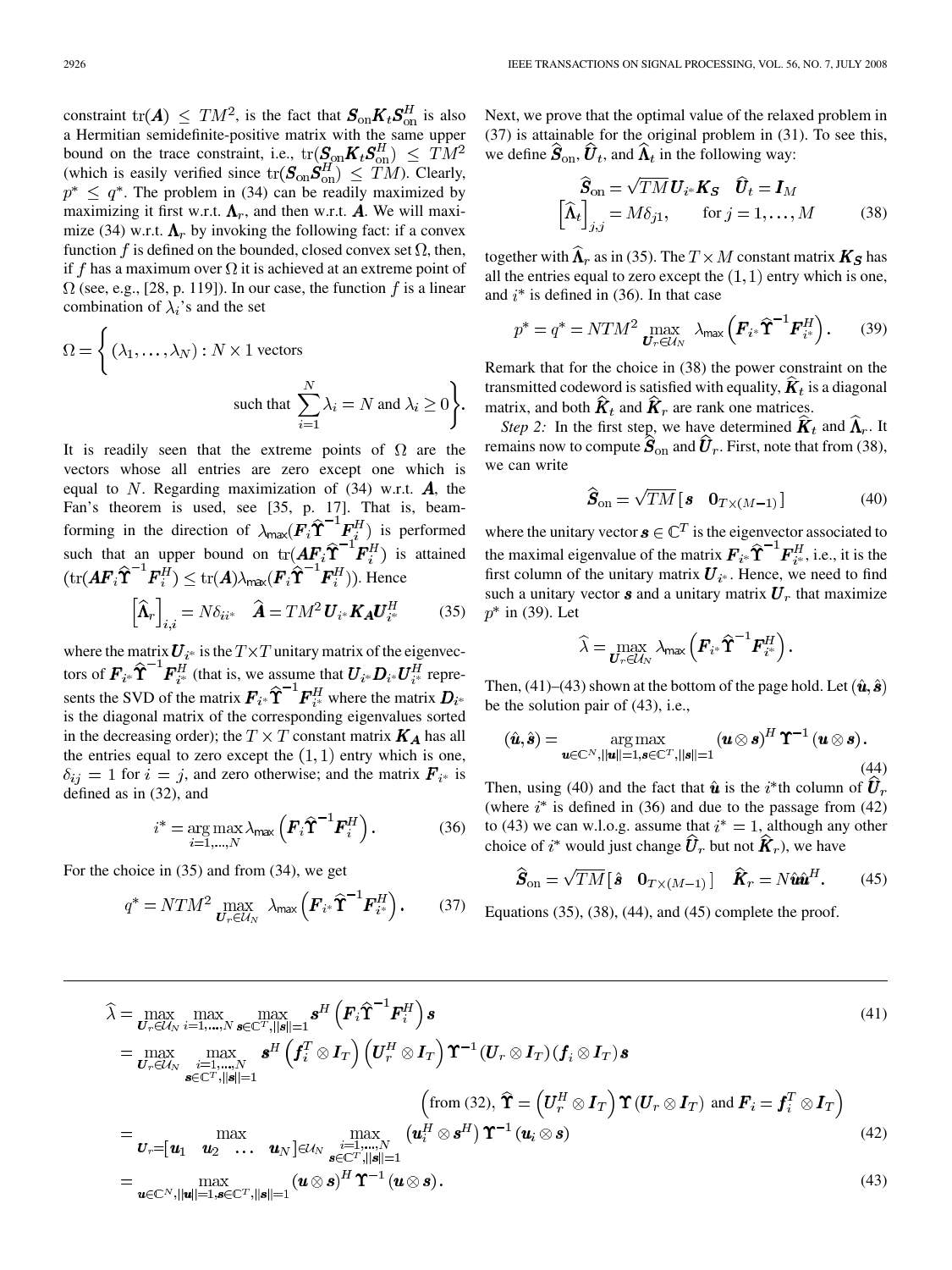# APPENDIX III MUTUAL INFORMATION FOR GAUSSIAN SIGNALING IN THE LOW SNR REGIME

In this section, we show that the expression for the mutual information between X and S up to second order in  $\rho$ , for Gaussian signaling and sufficiently low SNR, is given by (10).

First, we calculate  $tr(E[\mathbf{Z}^2])$ , where  $\mathbf{Z} = \Upsilon^{-1/2}(\mathbf{K}_r \otimes \mathbf{K}_r)$  $SK_tS^H$ ) $\Upsilon^{-1/2}$ . Remark that  $tr(E[Z^2]) = tr(E[F])$  where  $\mathbf{F} = (\hat{\mathbf{T}}^{-1}(\mathbf{\Lambda}_{r} \otimes \tilde{\mathbf{S}}\tilde{\mathbf{S}}^{H}))^{2}$ , the matrix  $\hat{\mathbf{T}}_{\sim}$  is defined in (32),  $\mathbf{K}_r = \mathbf{U}_r \mathbf{\Lambda}_r \mathbf{U}_r^H$  (as in Appendix II), and  $\widetilde{\mathbf{S}} = \mathbf{S} \mathbf{K}_t^{1/2}$ . If the vector  $\widetilde{\mathbf{s}}_i$ , for  $i = 1, ..., M$ , represents the *i*th column of the matrix  $S$ , then it holds

$$
\operatorname{tr}\left(\mathsf{E}[\mathbf{Z}^2]\right)
$$
\n
$$
= \sum_{i=1}^M \sum_{j=1}^M \mathsf{E}\left[\operatorname{tr}\left(\widehat{\mathbf{T}}^{-1}(\mathbf{\Lambda}_r \otimes \widetilde{\mathbf{s}}_i \widetilde{\mathbf{s}}_i^H)\widehat{\mathbf{T}}^{-1}(\mathbf{\Lambda}_r \otimes \widetilde{\mathbf{s}}_j \widetilde{\mathbf{s}}_j^H)\right)\right]
$$
\n
$$
= \sum_{i=1}^M \sum_{j=1}^M \sum_{k=1}^N \sum_{z=1}^N \lambda_k \lambda_z \mathsf{E}\left[\operatorname{tr}\left(\widehat{\mathbf{T}}_{kz} \widetilde{\mathbf{s}}_i \widetilde{\mathbf{s}}_i^H \widehat{\mathbf{T}}_{zk} \widetilde{\mathbf{s}}_j \widetilde{\mathbf{s}}_j^H\right)\right]
$$

where  $\Upsilon_{kz} = F_k \Upsilon$   $\overline{F}_z^H$ , for  $k, z = 1, \ldots, N$ , the matrix is defined in (32), and  $\lambda_k$ 's are the eigenvalues of the matrix  $\Lambda_r$ . Let  $\Phi(A, B) = \mathbb{E}[y^H A y y^H B y]$  where  $y \sim \mathcal{CN}(0, C)$ . Next, we need the following result (see, e.g., [29, p. 564]): if  $y\sim\mathcal{CN}(0,\mathbf{C})$ , then for A, B Hermitian matrices

$$
E[y^{H} A y y^{H} B y] = \text{tr}(AC)\text{tr}(BC) + \text{tr}(ACBC). \qquad (46)
$$

Now, by using (46), it is easy to check that

$$
\Phi(A, A^H) = \frac{1}{4} (\Phi(A + A^H, A + A^H) \n+ \Phi(jA - jA^H, jA - jA^H)) \n= \text{tr}(AC)\text{tr}(A^H C) + \text{tr}(ACA^H C)
$$

for any matrix **A**. This, and using the facts that  $\hat{\Upsilon}_{kz} = \hat{\Upsilon}_{zk}^H$  and  $\widetilde{\bm{s}}_i = \bm{E}_i \widetilde{\bm{s}}$  [where  $\widetilde{\bm{s}} = \text{vec}(\widetilde{\bm{S}})$  and  $\bm{E}_i$  is defined in (11)], implies (47) shown at the bottom of the page, where  $\dot{P}_{ij} = E_i \dot{P} E_i^H$  and  $\widetilde{\boldsymbol{P}} = ((\boldsymbol{K}_t^T)^{1/2} \otimes \boldsymbol{I}_T) \boldsymbol{P} ((\boldsymbol{K}_t^T)^{1/2} \otimes \boldsymbol{I}_T).$ 

It can readily be shown that

tr 
$$
((E[\mathbf{Z}])^2)
$$
  
\n
$$
= \sum_{i=1}^{M} \sum_{j=1}^{M} tr\left(\mathbf{T}^{-1}(\mathbf{K}_r \otimes \mathbf{E}_i \widetilde{\mathbf{P}} \mathbf{E}_i^H) \mathbf{T}^{-1}(\mathbf{K}_r \otimes \mathbf{E}_j \widetilde{\mathbf{P}} \mathbf{E}_j^H)\right)
$$
\n
$$
= \sum_{i=1}^{M} \sum_{j=1}^{M} \sum_{k=1}^{N} \sum_{z=1}^{N} \lambda_k \lambda_z tr(\widehat{\mathbf{T}}_{kz} \widetilde{\mathbf{P}}_{ii} \widehat{\mathbf{T}}_{zk} \widetilde{\mathbf{P}}_{jj}).
$$
\n(48)

Combining (47) with (48) results in (10). This concludes the proof.

## APPENDIX IV

#### OPTIMIZATION PROBLEM FOR GAUSSIAN SIGNALLING

In this appendix, we prove that the maximum of the optimization problem defined in (12) is attained by  $\vec{P}$ , defined in (13), and by  $K_t$  and  $K_r$  presented in (5). As in Appendix II, let  $U_t \Lambda_t U_t^H$   $(U_r \Lambda_r U_r^H)$  represent the SVD of the matrix  $(K_r)$ , and let  $\widehat{P}, \widehat{U}_r, \widehat{\Lambda}_r, \widehat{U}_t$ , and  $\widehat{\Lambda}_t$  denote the optimal values of the matrices  $P, U_r, \Lambda_r, U_t$ , and  $\Lambda_t$ , respectively. We repeat the analysis presented in Appendix II. In the first step,  $\Lambda_r$  is calculated, whereas the second step determines  $\hat{P}, \hat{U}_t, \hat{\Lambda}_t$ , and  $\hat{U}_r$ .

*Step 1:* Note that

$$
\sum_{i=1}^{M} \sum_{j=1}^{M} \sum_{k=1}^{N} \sum_{z=1}^{N} \lambda_k \lambda_z \text{tr}(\hat{\mathbf{T}}_{kz} \tilde{\boldsymbol{P}}_{ij}) \text{tr}(\hat{\mathbf{T}}_{zk} \tilde{\boldsymbol{P}}_{ji}) = \lambda^T \mathbf{A} \lambda \quad (49)
$$

where the vector  $\lambda = [\lambda_1 \quad \lambda_2 \quad \dots \quad \lambda_N]^T$ . The entry  $(k, z)$ , for  $k, z = 1, \ldots, N$ , of the  $N \times N$  Hermitian matrix  $\boldsymbol{A}$  is given by  $[\mathbf{A}]_{k,z} = \sum_{i=1}^{M} \sum_{i=1}^{M} \text{tr}(\mathbf{\hat{T}}_{kz} \mathbf{P}_{ij}) \text{tr}(\mathbf{\hat{T}}_{zk} \mathbf{P}_{ji}).$ 

*Approach:* We will show that the matrix  $\boldsymbol{A}$  is positive semidefinite. In that case, the function  $\lambda^T A \lambda$  is convex on  $\mathcal{D}_N$ defined in (29), and the maximum is achieved at an extreme point of  $\mathcal{D}_N$  (see [28, p. 119]). To this end, let us introduce the result that will be used in the proof: if an  $NT \times NT$ matrix Q is positive semidefinite, then  $N \times N$  matrix R, with for  $k, z = 1, ..., N$ , is also positive semidefinite. In other words,  $[\mathbf{R}]_{k,z}$  is equal to the sum of all elements of the  $(k, z)$ th block of the matrix Q (the matrix Q consists in  $N^2$  disjoint blocks where each of the blocks is of size  $T \times T$ ). Now, remark that  $\mathbf{R} = (\mathbf{I}_N \otimes \mathbf{1}_T)^T \mathbf{Q} (\mathbf{I}_N \otimes \mathbf{1}_T)$  where the  $T \times 1$ vector  $1_T$  is the vector of all ones [from now on, we write  $\mathbf{R} = \text{sum}(N, T, \mathbf{Q})$ . Hence, the matrix  $\mathbf{R}$  is positive semidefinite. The subsequent series of results of matrix analysis proves that  $\boldsymbol{A}$  is positive semidefinite.

1) Let  $\mathcal A$  represent the  $NTM \times NTM$  matrix obtained from  $\hat{\Upsilon}^{-1}$  defined in (32) as explained in the following. Seen as a block matrix with  $N^2$  disjoint blocks, where each of them is of size  $MT \times MT$ , any  $(k, z)$ th block of **A**, for  $k, z = 1, \ldots, N$ , consists of  $M<sup>2</sup>$  identical disjoint subblocks of dimension  $T \times T$ . For the  $(k, z)$ th block of  $\mathcal{A}$ , the corresponding subblock is  $\Upsilon_{kz}$ , i.e., the complex conjugate of  $\Upsilon_{kz} = F_k \Upsilon^{-1} F_z^H$ , where  $F_k$  is defined in (32). Note that  $\boldsymbol{\mathcal{A}}$  is positive semidefinite. For any nonzero complex vector  $\mathbf{v} = [\mathbf{v}_1^T \dots \mathbf{v}_{MN}^T]^T$ , where  $\mathbf{v}_i \in \mathbb{C}^T$  for , it holds  $\mathbf{v}^H \mathcal{A} \mathbf{v} = \mathbf{u}^H (\mathbf{\Upsilon}^-)^* \mathbf{u} \geq 0$ , where  $\boldsymbol{u} = [\boldsymbol{u}_1^T \dots \boldsymbol{u}_N^T]^T$  with

$$
\operatorname{tr}\left(\mathsf{E}[\mathbf{Z}^2]\right) = \sum_{i=1}^M \sum_{j=1}^M \sum_{k=1}^N \sum_{z=1}^N \lambda_k \lambda_z \left( \operatorname{tr}(\widehat{\mathbf{T}}_{kz} \widetilde{\boldsymbol{P}}_{ij}) \operatorname{tr}(\widehat{\mathbf{T}}_{zk} \widetilde{\boldsymbol{P}}_{ji}) + \operatorname{tr}(\widehat{\mathbf{T}}_{kz} \widetilde{\boldsymbol{P}}_{ii} \widehat{\mathbf{T}}_{zk} \widetilde{\boldsymbol{P}}_{jj}) \right)
$$
(47)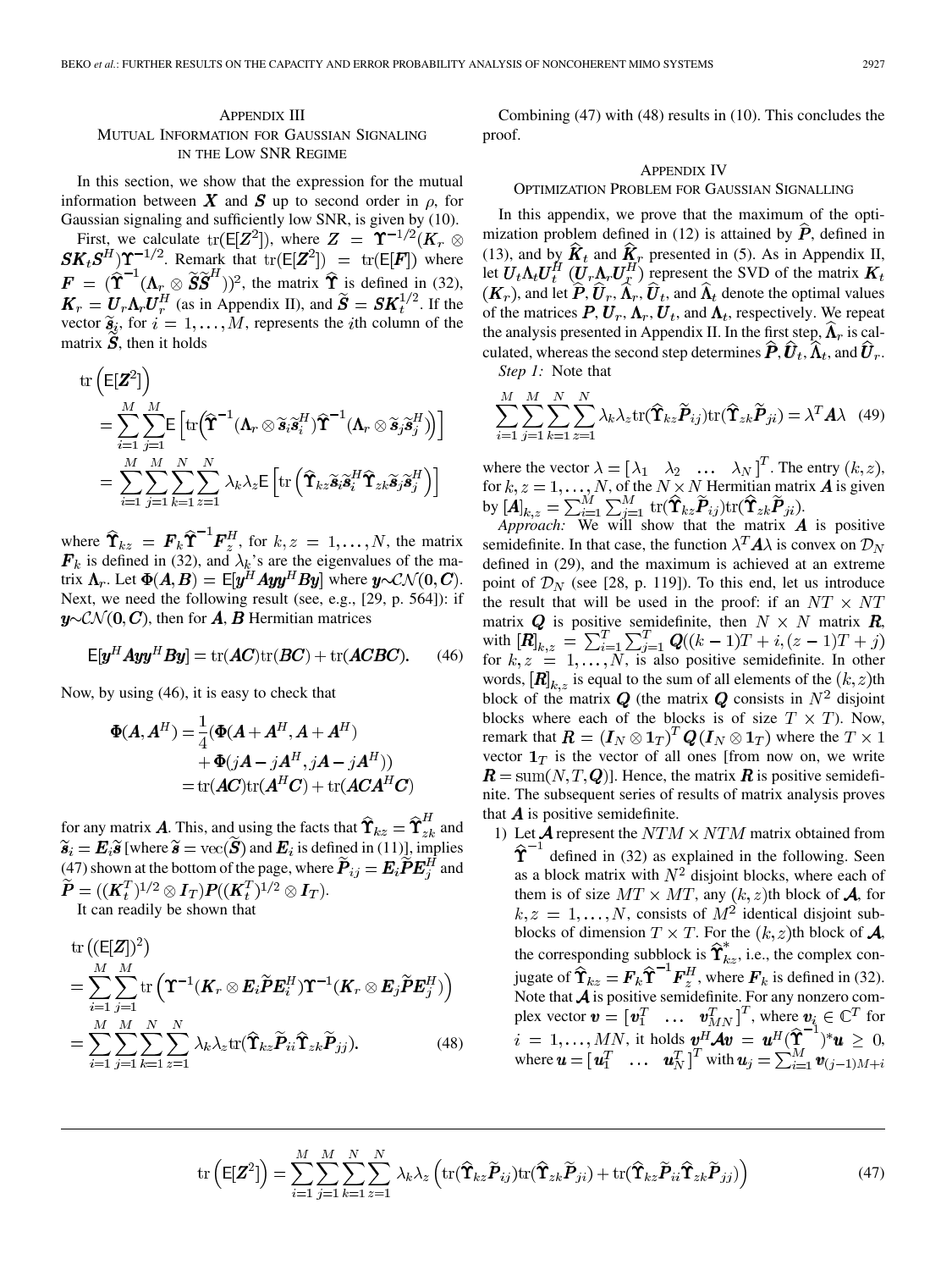for  $j = 1, ..., N$ . Since  $\hat{\Upsilon}^{-1} \succ 0$ , then  $(\hat{\Upsilon}^{-1})^* \succ 0$  and  $\boldsymbol{\mathcal{A}}$  is positive semidefinite.

- 2) Define  $\mathbf{B} = \mathbf{1}_{N \times N} \otimes \mathbf{P}$  where  $\mathbf{1}_{N \times N}$  is the  $N \times N$  matrix of all ones. Then,  $\boldsymbol{\beta}$  is positive semidefinite since the Kronecker product of two positive (semi)definite matrices is positive (semi)definite (see [30, p. 245]). Also, the matrix **C** defined as  $C = A \odot B$ , where the symbol  $\odot$  represents the Schur (Hadamard) product, is positive semidefinite since both  $\boldsymbol{\mathcal{A}}$  and  $\boldsymbol{\mathcal{B}}$  are positive semidefinite, and the Schur product of two positive (semi)definite matrices is also positive (semi)definite (see [31, p. 458]).
- 3) Next, we define the matrix  $\mathbf{\mathcal{D}}$  as  $\mathbf{\mathcal{D}} = \sum (MN, T, \mathbf{\mathcal{C}})$ , which is positive semidefinite. Remark that . Now, it is easy to see that the matrix  $\vec{A}$  can be presented as follows:  $\mathbf{A} = \text{sum}(N, M, \mathbf{\mathcal{D}} \odot \mathbf{\mathcal{D}}^*)$  since

$$
\sum_{i=1}^{M} \sum_{j=1}^{M} \text{tr}(\hat{\mathbf{T}}_{zk}\tilde{P}_{ij}) \text{tr}(\hat{\mathbf{T}}_{kz}\tilde{P}_{ji})
$$
\n
$$
= \sum_{i=1}^{M} \sum_{j=1}^{M} \text{tr}(\hat{\mathbf{T}}_{kz}\tilde{P}_{ij}) \text{tr}(\hat{\mathbf{T}}_{zk}\tilde{P}_{ji})
$$

for  $k, z = 1, ..., N$  and Hermitian  $\hat{\tau}^{-1}$  and  $\tilde{P}$ . Thus, as stated, the matrix  $\vec{A}$  is positive semidefinite and the maximum is achieved at an extreme point of  $\mathcal{D}_N$ ; so the optimal value of  $\Lambda_r$  is given by

$$
\left[\widehat{\Lambda}_r\right]_{k,k} = N \delta_{kk^*} \tag{50}
$$

for  $k = 1, \ldots, N$ , where

$$
\left(k^*,\widehat{\boldsymbol{P}}\right) = \underset{\boldsymbol{P} = \boldsymbol{P}^H \succeq \boldsymbol{0}, \text{tr}(\boldsymbol{P}) \leq TM}{\arg \max} \sum_{i=1}^M \sum_{j=1}^M \text{tr}(\widehat{\mathbf{T}}_{kk} \widetilde{\boldsymbol{P}}_{ij}) \text{tr}(\widehat{\mathbf{T}}_{kk} \widetilde{\boldsymbol{P}}_{ji}).
$$
\n(51)

The optimization problem in (13) now becomes

$$
\begin{split} & \max_{\mathbf{U}_{r} \in \mathcal{U}_{N}, \mathbf{K}_{t} \in \mathcal{P}_{M}, \mathbf{P} = \mathbf{P}^{H} \succeq \mathbf{0}, \text{tr}(\mathbf{P}) \leq TM} N^{2} \\ & \times \sum_{i=1}^{M} \sum_{j=1}^{M} \text{tr}(\hat{\mathbf{T}}_{k^{*}k^{*}} \widetilde{\mathbf{P}}_{ij}) \text{tr}(\hat{\mathbf{T}}_{k^{*}k^{*}} \widetilde{\mathbf{P}}_{ji}). \end{split} \tag{52}
$$

*Step 2:* In the second step, we will determine the optimal values of  $K_t$ ,  $P$ , and  $U_r$ .

*Approach:* Similarly to the analysis of Appendix II, in order to calculate  $\widehat{\boldsymbol{K}}_t, \widehat{\boldsymbol{P}},$  and  $\widehat{\boldsymbol{U}}_r,$  we relax the problem in (52), find an upper bound on the relaxed problem, and show that this bound is attainable for the original problem. Let  $p^*$  be the maximum of the problem in (52), and let  $\overline{\mathbf{P}} = (\mathbf{I}_M \otimes \mathbf{\hat{T}}_{k*k*}^{1/2})\widetilde{\mathbf{P}}(\mathbf{I}_M \otimes$   $\hat{\Upsilon}_{k^*k^*}^{1/2}$  with  $\text{tr}(\overline{\boldsymbol{P}}) \leq K = TM^2\lambda_{\text{max}}(\hat{\Upsilon}_{k^*k^*})$ . Then, the relaxed problem is defined as

$$
q^* = \max_{\mathbf{U}_r \in \mathcal{U}_N, \overline{\mathbf{P}} = \overline{\mathbf{P}}^H \succeq \mathbf{0}, \text{tr}(\overline{\mathbf{P}}) \le K} N^2 \sum_{i=1}^M \sum_{j=1}^M \text{tr}(\overline{\mathbf{P}}_{ij}) \text{tr}(\overline{\mathbf{P}}_{ji}).
$$
\n(53)

where  $P_{ij} = E_i P E_i^H = \Upsilon_{k^* k^*}^{\cdots} P_{ij} \Upsilon_{k^* k^*}^{\cdots}$ , and the matrix  $\boldsymbol{E}_i$ , for  $i = 1, \dots, M$ , is defined in (11). The matrix  $\Upsilon_{k^*k^*}$  is the square root of  $\Upsilon_{k^*k^*}$ , i.e., it is the  $T \times T$  matrix such that  $({\Upsilon}_{k^*k^*}^{\mathcal{L}})^2 = {\Upsilon}_{k^*k^*}$ . Clearly, . Now, note that, as  $\text{tr}(\boldsymbol{P}) \leq K$ , it holds

$$
\sum_{i=1}^{M} \text{tr}^2(\overline{P}_{ii}) + 2 \sum_{1 \leq k < j \leq M} \text{tr}(\overline{P}_{kk}) \text{tr}(\overline{P}_{jj}) \leq K^2.
$$

Also, since

$$
\sum_{i=1}^{M} \sum_{j=1}^{M} \text{tr}(\overline{\boldsymbol{P}}_{ij}) \text{tr}(\overline{\boldsymbol{P}}_{ji}) = \sum_{i=1}^{M} \text{tr}^2(\overline{\boldsymbol{P}}_{ii}) + 2 \sum_{1 \leq k < j \leq M} \text{tr}(\overline{\boldsymbol{P}}_{kj}) \text{tr}(\overline{\boldsymbol{P}}_{jk})
$$

we can write the equation shown at the bottom of the page, due to the fact proved in the sequel that  $tr(\overline{P}_{kk})tr(\overline{P}_{ij}) \ge$  $tr(\overline{P}_{kj})tr(\overline{P}_{jk})$  for every pair  $(k, j)$  where  $k, j = 1, ..., M$ . *Proof:* We start by noting that

$$
\left(\begin{bmatrix} \boldsymbol{e}_k & \boldsymbol{e}_j \end{bmatrix}^T \otimes \boldsymbol{I}_T \right) \overline{\boldsymbol{P}}\left( \begin{bmatrix} \boldsymbol{e}_k & \boldsymbol{e}_j \end{bmatrix} \otimes \boldsymbol{I}_T \right) = \begin{bmatrix} \boldsymbol{P}_{kk} & \boldsymbol{P}_{kj} \\ \overline{\boldsymbol{P}}_{jk} & \overline{\boldsymbol{P}}_{jj} \end{bmatrix} \succeq \boldsymbol{0}
$$

(52) Hence,  $\sum_{i=1}^{I} S_i = \left| \frac{\ln(1 - \kappa k)}{\sqrt{D}} \right| \geq 0$  from which where  $e_k$  represents the kth column of  $I_M$ . Now, let  $a_i$ , ,  $b_i^*$ , and  $c_i$ , for  $i = 1, ..., T$ , represent the diagonal entries of the matrices  $P_{kk}$ ,  $P_{ki}$ ,  $P_{ik}$ , and  $P_{ij}$ , respectively (i.e.,  $|\mathbf{P}_{kk}| = a_i, |\mathbf{P}_{kj}| = b_i, |\mathbf{P}_{jk}| = b_i^*$ , and  $|P_{ij}| = c_i$ ). It is not difficult to see that for  $i = 1, \ldots T$ , where  $\boldsymbol{k}_i$  represents the *i*th column of  $\boldsymbol{I}_T$ . Let  $\boldsymbol{S}_i = \begin{bmatrix} \boldsymbol{a}_i & \boldsymbol{b}_i \\ \boldsymbol{b}_i^* & \boldsymbol{c}_i \end{bmatrix}$ . the desired inequality is readily obtained. Remark that we have used the fact that the sum of positive-semidefinite matrices is a positive-semidefinite matrix. Thus, we have  $p^* \le q^* \le N^2 K^2$ . We now prove that an upper bound on the relaxed problem in (53) is attainable for the original problem in (52). To see this, we define  $\hat{P}$  and  $\hat{K}_t$  on the following way:

$$
\widehat{\boldsymbol{P}} = TM\boldsymbol{K}_{\boldsymbol{P}} \otimes \boldsymbol{U}_{k^*}\boldsymbol{K}_{\boldsymbol{P}_1}\boldsymbol{U}_{k^*}^H, \ \left[\widehat{\boldsymbol{K}}_t\right]_{j,j} = M\delta_{j1} \qquad (54)
$$

$$
q^* \leq \max_{\substack{\boldsymbol{U}_r \in \mathcal{U}_N \\ \boldsymbol{P} = \boldsymbol{P}^H \geq \mathbf{0}, \text{tr}(\boldsymbol{\overline{P}}) \leq K}} N^2 K^2 - 2N^2 \left( \sum_{1 \leq k < j \leq M} \text{tr}(\boldsymbol{\overline{P}}_{kk}) \text{tr}(\boldsymbol{\overline{P}}_{jj}) - \sum_{1 \leq k < j \leq M} \text{tr}(\boldsymbol{\overline{P}}_{kj}) \text{tr}(\boldsymbol{\overline{P}}_{jk}) \right) \leq N^2 K^2
$$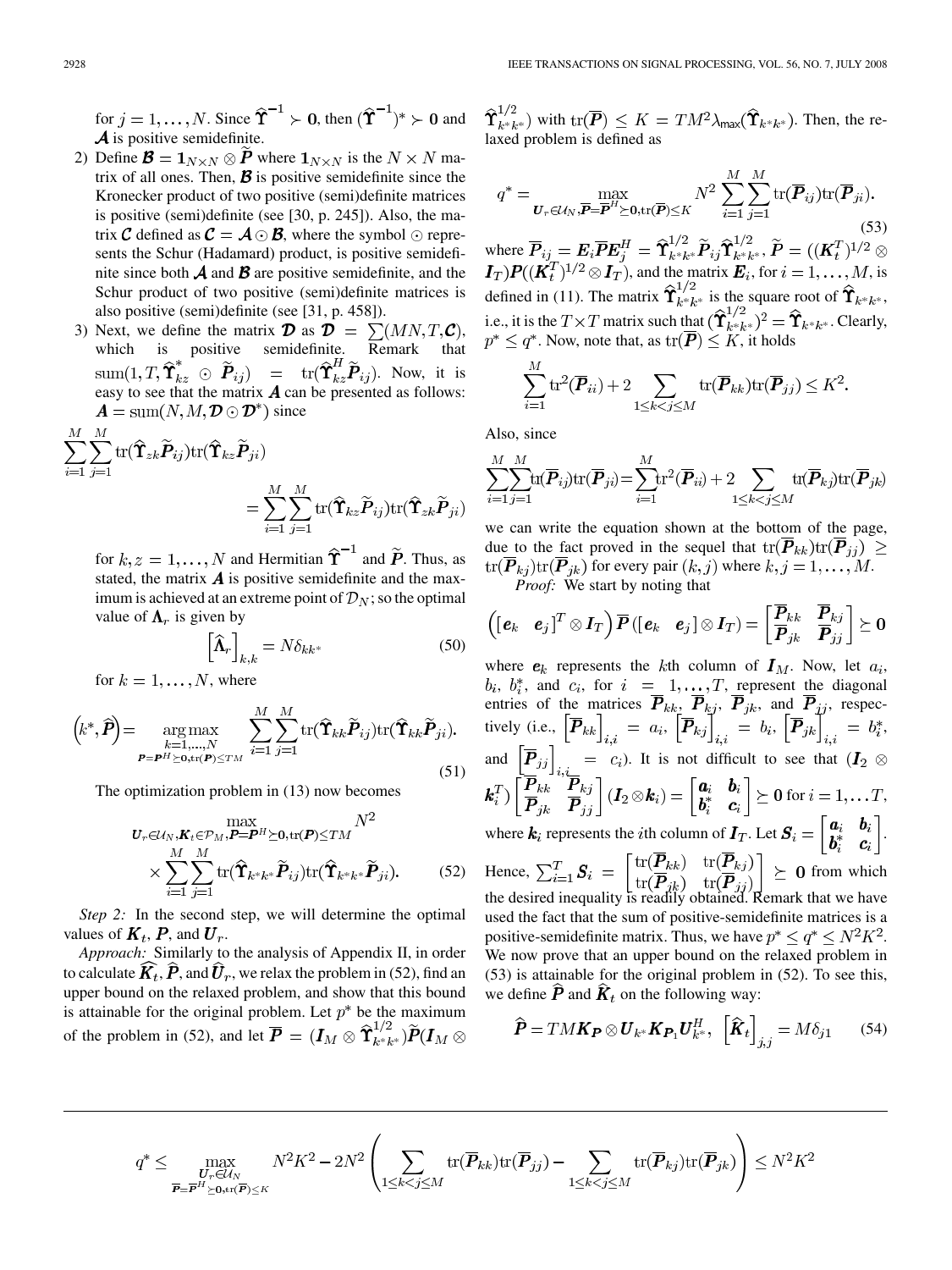where we assume that  $\boldsymbol{U}_{k^*}\boldsymbol{D}_{k^*}\boldsymbol{U}_{k^*}^H$  represents the SVD of  $\hat{\Upsilon}_{k^*k^*}$  (the matrix  $D_{k^*}$  is the diagonal matrix of the corresponding eigenvalues sorted in the decreasing order), the  $M \times M$   $(T \times T)$  constant matrix  $\mathbf{K_P}(\mathbf{K_{P_1}})$  has all the entries equal to zero except the  $(1,1)$  entry which is one, and  $k^*$  is defined in (51). Note that  $K_t$  is a diagonal matrix. In that case

$$
p^* = q^* = N^2 T^2 M^4 \max_{\mathbf{U}_r \in \mathcal{U}_N} \lambda_{\max}^2(\hat{\mathbf{T}}_{k^*k^*})
$$
 (55)

where, from  $(51)$  and  $(54)$ 

$$
k^* = \underset{k=1,\dots,N}{\arg\max} \lambda_{\max}(\widehat{\mathbf{T}}_{k^*k^*}).
$$

By repeating the analysis of the ON–OFF signaling in Appendix II [see  $(41)$ – $(43)$ ], we easily find

$$
\hat{\boldsymbol{P}} = T M \boldsymbol{K} \boldsymbol{P} \otimes \hat{\boldsymbol{s}} \hat{\boldsymbol{s}}^H, \ \ \hat{\boldsymbol{K}}_r = N \hat{\boldsymbol{u}} \hat{\boldsymbol{u}}^H \tag{56}
$$

where  $\hat{\mathbf{s}}$  and  $\hat{\mathbf{u}}$  are the solutions of the optimization problem in (6). Equations (54) and (56) conclude the proof.

# APPENDIX V PEP FOR FAST FADING IN THE LOW SNR REGIME

In this appendix, we derive the expression for the low SNR regime PEP presented in (15). In [21], it has been shown that if  $S_i$  is transmitted, then the probability that the receiver decides in favor of  $S_i$  is

$$
P_{\mathbf{S}_i \to \mathbf{S}_j} = P(\boldsymbol{e}^H (\boldsymbol{P}_i^H \boldsymbol{\Upsilon}^{-1} \boldsymbol{P}_i - \boldsymbol{P}_j^H \boldsymbol{\Upsilon}^{-1} \boldsymbol{P}_j) \boldsymbol{e}
$$
  
-2  $\Re \left\{ \boldsymbol{e}^H \boldsymbol{P}_j^H \boldsymbol{\Upsilon}^{-1} \boldsymbol{\Delta} \boldsymbol{g} \right\} > \boldsymbol{g}^H \boldsymbol{L}_{ij} \boldsymbol{g}$  (57)

where, for  $k \in \{i, j\}$ ,  $\boldsymbol{P}_k = \boldsymbol{I}_{TN} - \boldsymbol{S}_k \boldsymbol{Z}_k$ ,  $\boldsymbol{S}_k = \boldsymbol{I}_N \otimes \boldsymbol{S}_k$ , ,  $\boldsymbol{\mathcal{S}}_k = \mathbf{\Upsilon}^{-1/2}\boldsymbol{S}_k, \boldsymbol{\Delta} = \boldsymbol{P}_j\boldsymbol{S}_i,$  $\mathrm{vec}(\boldsymbol{E}), \boldsymbol{L}_{ij} = \boldsymbol{\mathcal{S}}_i^H \boldsymbol{\Pi}_i^{\perp} \boldsymbol{\mathcal{S}}_i$ , and  $\boldsymbol{\Pi}_i^{\perp} = \boldsymbol{I}_{TN} - \boldsymbol{\mathcal{S}}_j \left( \boldsymbol{\mathcal{S}}_i^H \boldsymbol{\mathcal{S}}_j \right)^{-1} \boldsymbol{\mathcal{S}}_i^H$ . The unknown realization of the channel is denoted by  $g =$  $vec(\textbf{H})$ , whereas  $\Re\{a\}$  represents the real part of the complex number  $a$ . Unfortunately, the expression  $(57)$  cannot be simplified analytically. Hence, we will analyze (57) in the low SNR regime where the linear term of  $e$  is negligible (see [21] for the analysis of (57) in the high SNR regime). Therefore, at sufficiently low SNR

$$
P_{\mathcal{S}_i \to \mathcal{S}_j} \approx P\left(\mathbf{e}^H (\mathbf{P}_i^H \mathbf{\Upsilon}^{-1} \mathbf{P}_i - \mathbf{P}_j^H \mathbf{\Upsilon}^{-1} \mathbf{P}_j)\mathbf{e} > \mathbf{g}^H \mathbf{L}_{ij} \mathbf{g}\right). \tag{58}
$$

It is easy to see that, for  $k \in \{i, j\}$ ,  $e^H P_k^H \Upsilon^{-1} P_k e \stackrel{d}{=} z^H \Pi_k^{\perp} z$ , where  $\mathbf{z} = \mathbf{\Upsilon}^{-1/2} \mathbf{e} \sim \mathcal{CN}(\mathbf{0}, \mathbf{I}_{TN})$  and  $\stackrel{d}{=}$  means equal in distribution. Then, from (58), it holds

$$
P_{\boldsymbol{S}_i \to \boldsymbol{S}_j} \approx P\left(\boldsymbol{z}^H \left(\boldsymbol{U}_j \boldsymbol{U}_j^H - \boldsymbol{U}_i \boldsymbol{U}_i^H\right) \boldsymbol{z} > \boldsymbol{g}^H \boldsymbol{L}_{ij} \boldsymbol{g}\right) \quad (59)
$$

where, for  $k \in \{i, j\}$ ,  $U_k = \mathcal{S}_k(\mathcal{S}_k^H \mathcal{S}_k)^{-1/2}$ . That is,  $U_k$ contains an orthonormal basis for the subspace spanned by the columns of  $S_k$ . Notice that  $\overline{U_k^H}U_k = I_{MN}$ . To proceed with the analysis we use the known fact from [33, p. 199]: if  $U_i$  and  $U_j$ are  $TN \times MN$  matrices with orthonormal columns  $(T \geq M)$ , then there exist  $MN \times MN$  unitary matrices  $W_1$  and  $W_2$ , and a  $TN \times TN$  unitary matrix  $Q$  with the following properties.

If  $2MN \leq TN$  ( $2M \leq T$ ), then

$$
\begin{aligned} \mathbf{Q}\mathbf{U}_{i}\mathbf{W}_{1} &= \begin{bmatrix} \mathbf{I}_{MN} & \mathbf{0}_{MN} & \mathbf{0}_{MN \times (TN - 2MN)} \end{bmatrix}^{T} \\ \mathbf{Q}\mathbf{U}_{j}\mathbf{W}_{2} &= \begin{bmatrix} \mathbf{C}_{ij} & \mathbf{S}_{ij} & \mathbf{0}_{MN \times (TN - 2MN)} \end{bmatrix}^{T} \end{aligned} \tag{60}
$$

where  $C_{ij}$  is a diagonal  $MN \times MN$  matrix with diagonal entries  $\cos \alpha_i$ ,  $i = 1, ..., MN, 0 \le \alpha_1 \le \cdots \le \alpha_{MN} \le \pi/2$ , and  $S_{ii}^2 + C_{ii}^2 = I_{MN}$ . Now, using (60), we have , so  $\alpha_i$ , for  $i = 1, \ldots, MN$ , are the *principal angles* between the subspaces spanned by  $U_i$  and  $U_j$ . It can be readily shown that  $\mathbf{z}^H_i(\mathbf{U}_i\mathbf{U}_i^H - \mathbf{U}_i\mathbf{U}_i^H)\mathbf{z} \stackrel{d}{=} c^H\mathbf{Dc}$ , where  $\mathbf{D} = \begin{bmatrix} a & a \\ a & a \end{bmatrix}$  and  $\mathbf{c} \sim \mathcal{CN}(\mathbf{0}, \mathbf{I}_{2MN})$ . Let  $c = [a_1 \quad b_1 \quad \dots \quad a_{MN} \quad b_{MN}]^T$  where  $a_m$ ,  $b_m \stackrel{iid}{\sim} \mathcal{CN}(0,1)$  for  $m = 1, \ldots, MN$ . Hence, using the fact that  $\pm \sin \alpha_i$ , for  $i = 1, ..., MN$ , are the eigenvalues of the matrix  $\bm{D}$ , from (59), we easily get

$$
P_{\boldsymbol{S}_i \to \boldsymbol{S}_j} \approx P\left(\sum_{m=1}^{MN} \sin \alpha_m \left(|a_m|^2 - |b_m|^2\right) > \boldsymbol{g}^H \boldsymbol{L}_{ij} \boldsymbol{g}\right)
$$

as required.

#### ACKNOWLEDGMENT

The authors would like to thank M. J. Borran for providing them the codes they used in Fig. 3.

#### **REFERENCES**

- [1] A. Lozano, A. Tulino, and S. Verdú, "Multiple-antenna capacity in the low-power regime," *IEEE Trans. Inf. Theory*, vol. 49, no. 10, pp. 2527–2544, Oct. 2003.
- [2] M. J. Borran, A. Sabharwal, and B. Aazhang, "On design criteria and construction of non-coherent space-time constellations," *IEEE Trans. Inf. Theory*, vol. 49, no. 10, pp. 2332–2351, Oct. 2003.
- [3] S. A. Aldosari and J. M. F. Moura, "Detection in sensor networks: The saddlepoint approximation," *IEEE Trans. Signal Process.*, vol. 55, no. 1, pp. 327–340, Jan. 2007.
- [4] I. Abou-Faycal, M. D. Trott, and S. Shamai, "The capacity of discretetime memoryless Rayleigh fading channels," *IEEE Trans. Inf. Theory*, vol. 47, no. 4, pp. 1290–1301, May 2001.
- [5] S. Verdú, "Spectral efficiency in the wideband regime," *IEEE Trans. Inf. Theory*, vol. 48, no. 6, pp. 1319–1343, Jun. 2002.
- [6] V. Prelov and S. Verdú, "Second-order asymptotics of mutual information," *IEEE Trans. Inf. Theory*, vol. 50, no. 8, pp. 1567–1580, Aug. 2004.
- [7] B. Hajek and V. Subramaniam, "Capacity and reliability function for small peak signal constraints," *IEEE Trans. Inf. Theory*, vol. 48, no. 4, pp. 828–839, Apr. 2002.
- [8] C. Rao and B. Hassibi, "Analysis of multiple-antenna wireless links at low SNR," *IEEE Trans. Inf. Theory*, vol. 50, no. 9, pp. 2123–2130, Sep. 2004.
- [9] X. Wu and R. Srikant, "MIMO channels in the low SNR regime: Communication rate, error exponent and signal peakiness," in *Proc. IEEE Inf. Theory Workshop*, 2004, pp. 428–433.
- [10] B. M. Hochwald, T. L. Marzetta, T. J. Richardson, W. Sweldens, and R. Urbanke, "Systematic design of unitary space-time constellations," *IEEE Trans. Inf. Theory*, vol. 46, no. 6, pp. 1962–1973, Sep. 2000.
- [11] S. G. Srinivasan and M. K. Varanasi, "Constellation design with unequal priors and new distance criteria for the low SNR noncoherent Rayleigh fading channel," presented at the Conf. Inf. Sci. Syst., Baltimore, MD, Mar. 2005.